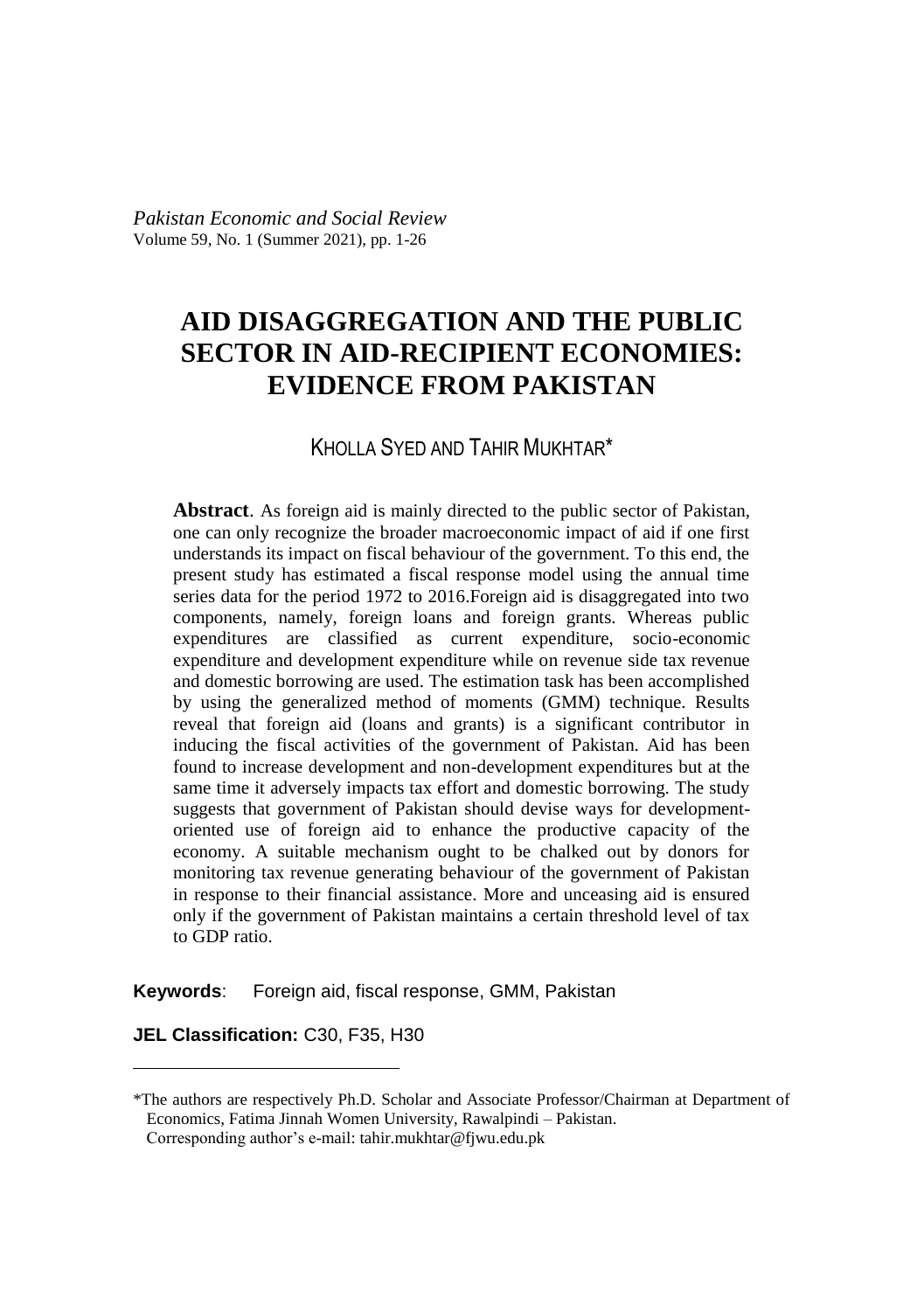### **I. INTRODUCTION**

Foreign aid in its modern form is a post-World War II phenomenon. From an economic perspective the rationale for foreign aid to poor developing economies is nested in two gap model as shown by Adelman and Chenery (1966), Chenery and Strout (1966), and three gap model as documented by Bacha (1990) and Taylor (1994). However, the extent to which the benefits of various aid programs translated into economic development of the aid recipient less developed countries has largely remained a questionable phenomenon, and a wide range of economic literature exists on the dilemma of aid under the banner of structuralism and dependency theories. A fundamental flaw in the aid-growth literature is that it ignores a basic reality that aid is chiefly earmarked by donors to the public sector of recipients. This fault will surely be serious if aid impacts public sector fiscal outcomes and if they, in turn, affect broader economic and social outcomes. As at the first stage foreign aid goes to the central treasury, therefore, it is logical to expect its significant influence on fiscal actions of aid recipient governments. There is, in short, a rational case for placing that the effect of aid on macroeconomic indicators including economic growth will be mediated by the recipient government's use of it (McGillivray, 2009, pp.527). Heller's (1975) seminal piece of work provided a comprehensive framework to study foreign aid and fiscal behaviour of the developing countries. The emergence of Heller's work paved the way for subsequent researches on fiscal response to foreign aid with far reaching consequences for both the donors and recipients of aid.

Due to widespread concern about the fungibility<sup>1</sup> of foreign economic assistance in the donor community, a quantitative study of the aid-recipient country's fiscal response is an important exercise in and of itself. An empirical investigation of aid- fiscal behaviour nexus certainly enables the researchers to look at the aid- growth association from a different perspective. From the analysis of fiscal response models donors can attain significant knowledge with regard to the impact of their economic assistance on the fiscal actions of a recipient government, notably how do revenue and expenditure sides of government budget get

<sup>&</sup>lt;sup>1</sup> Fungibility occurs when aid earmarked for one use is diverted to alternative uses.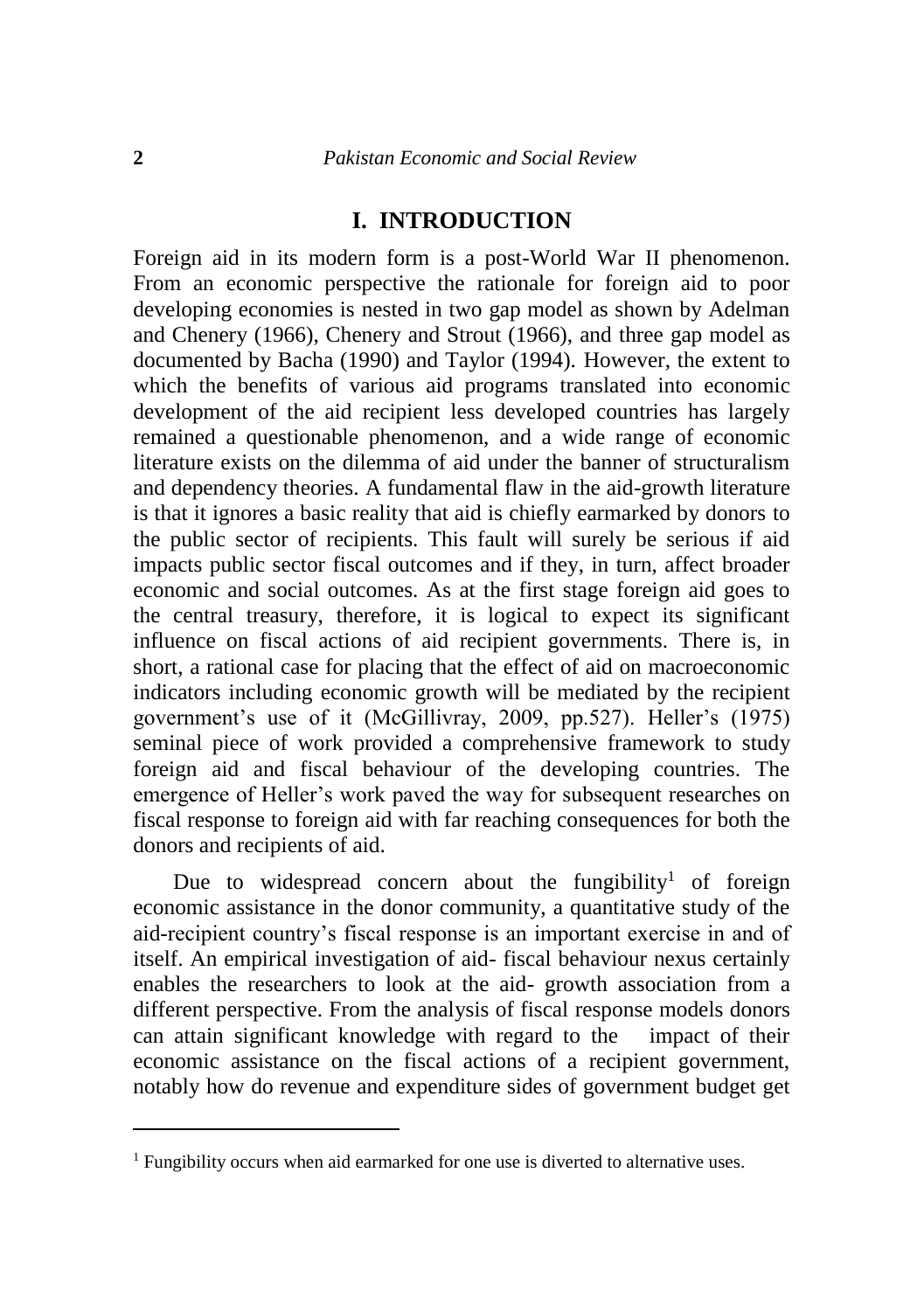affected from foreign aid inflows. Foreign aid is a critical component of fiscal management in general, since a significant chunk of aid spent in a country goes to or by a public authority, or accounts the arrangement of public goods that would otherwise create pressure on the national exchequer (Morrissey, 2015a). Aid is expected to trigger observable changes not only in government expenditure but also in tax collection, either by influence on tax effort or through causing variations in tax rates or the tax base as a result of introducing fiscal reforms as per aid conditionality (Morrissey, 2015b). Likewise, donor conditionality can require aid to be linked to a reduction in the amount of public borrowing from domestic sources.

Moreover, one of the big blemishes attached with the existing aid effectiveness literature is that it overlooks difference in the nature of aid funds. Aid is heterogeneous, and hence it can rightly be anticipated that each of its components has diverse macroeconomic ramifications for the economy of an aid-recipient. Therefore, the common tradition of using a single figure for aid in the relevant body of literature is plagued with the limitation that it bitterly fails to consider the element of aid heterogeneity. Consequently, no one can exclude the existence of aggregation bias in the outcomes documented by the aid effectiveness literature (Mavrotas and Ouattara, 2003).

Pakistan has received massive foreign funds in the form of grants, commodity aid and loans on hard and soft term<sup>2</sup>. Beginning out as an agrarian economy with few cotton and jute processing units in 1947, Pakistan developed rapidly as an industrial economy in the early 1960s. This development was based entirely on foreign aid and complete reliance on the advice of the experts from the donors<sup>3</sup>. In the mid-1960s it was declared by these experts that Pakistan was on the verge of take-off when all aid was suddenly stopped due to the war between India and Pakistan in 1965. As a result, by the end of 1960s Pakistan had reverted

<sup>2</sup>Brief discussion regarding Pakistan's economy is based on Zaidi,S.A.(2015). *[Issues in](https://ideas.repec.org/b/oxp/obooks/9780199401833.html)*  [Pakistan's economy: A political economy perspective.](https://ideas.repec.org/b/oxp/obooks/9780199401833.html) Karachi: Oxford University Press.See chapters 6,7,13,17,18 and 25.

<sup>&</sup>lt;sup>3</sup>The major donor was the US for strategic reasons, mainly to block Russia from reaching the warm waters of the Middle-East.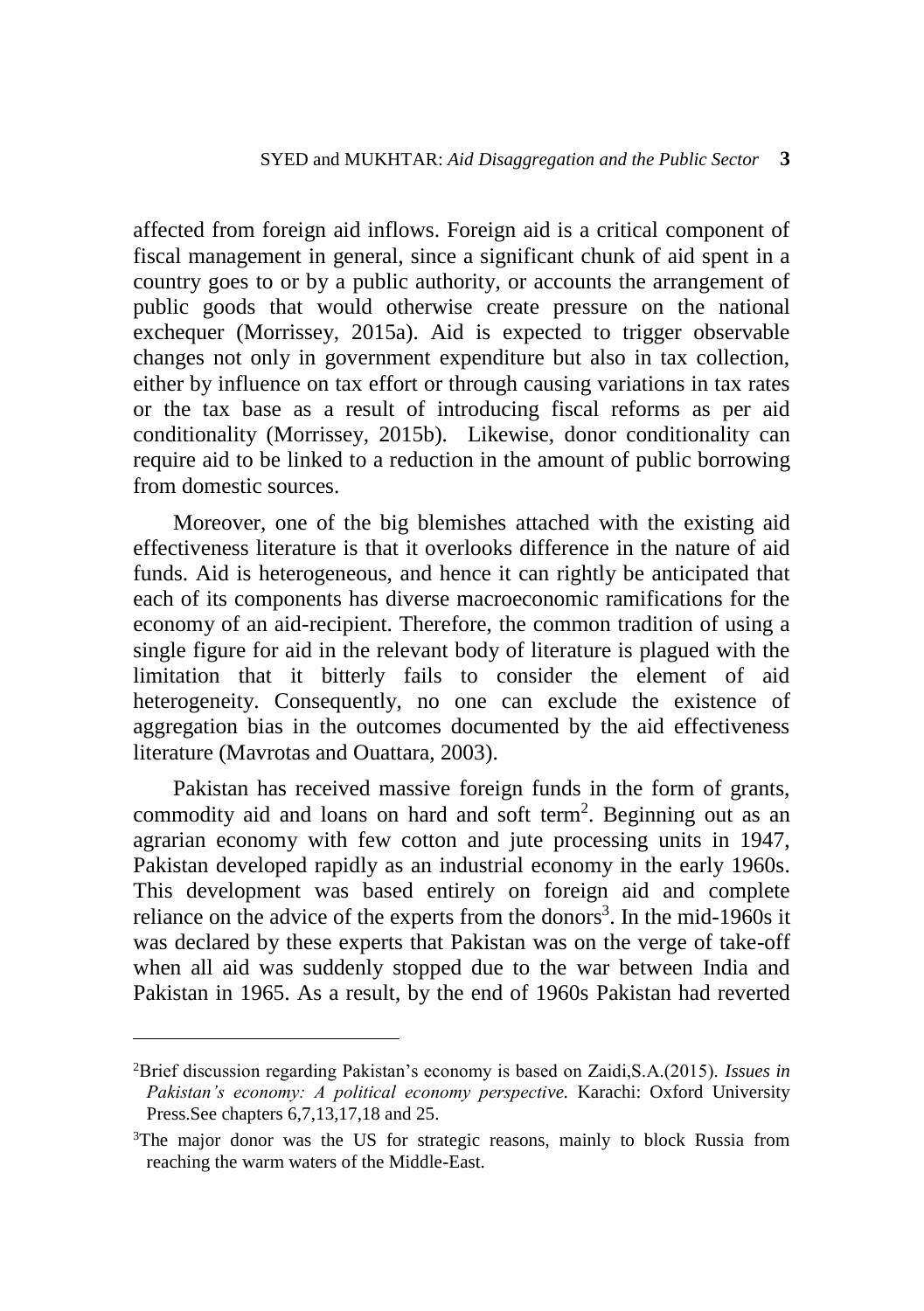to its agrarian structure while due to the easy and free flow of foreign funds Pakistan did not recognize the need to focus on domestic resource mobilization. In fact, Pakistan wasted the foreign funds as it pampered its industrial class with massive incentives including extended tax holidays, maintaining overvalued exchange rates, duty free imports of industrial raw materials and machinery, and above all the payments of export bonuses to the industrialists in the form of foreign exchange which could be parked abroad. Consequently, the high earners adopted lavish lifestyles but never learnt to pay taxes to this day. In the early 1970s foreign inflows were mainly project- tied loans on soft and hard terms from the World Bank and Stand-By Arrangement with the International Monetary Fund (IMF). The inflow of foreign remittances from the Pakistani labor in the Middle- East in the second half of the 1970s blunted whatever little efforts were made to raise domestic resources. Furthermore, the Afghan war due to Russian intervention in the late 1970s once again led to an increased inflow of aid from the United States (US) and domestic resource mobilization was put on the back burner. Withdrawal of Russia from Afghanistan again led to the cessation of aid flows to Pakistan as was the case in late 1960s. The heavy and continued reliance on easy money from abroad and the neglect of the need for domestic resource mobilization led Pakistan into the IMF Structural Adjustment Programs web beginning in 1987, when budget deficit peaked at 8.8% of GDP. Pakistan, due to all the borrowings over its existence has ended up in debt trap due to heavy conditionality burden and higher interest rates. To continue borrowing rather than improving domestic resource mobilization successive governments have chosen to fulfill the most serious conditionality of reducing budget deficits to less than 5% by imposing massive taxes on essential basic domestic inputs of the industrial and agricultural sectors like water, gas and electricity. At the same time the overvalued exchange rate raised the cost of much needed imported machinery and technology for the major commodity producing sectors. The rapid increases in the cost of doing business in the 1990s ruined the economy as businesses moved out, and continue to do so, to other countries leading to massive unemployment and poverty while the official statistics manipulate the GDP and inflation figures. Keeping in view the poor fiscal response of foreign inflows by the various governments the objective of the present study is to analyze the influence of aid on the fiscal actions of the government of Pakistan by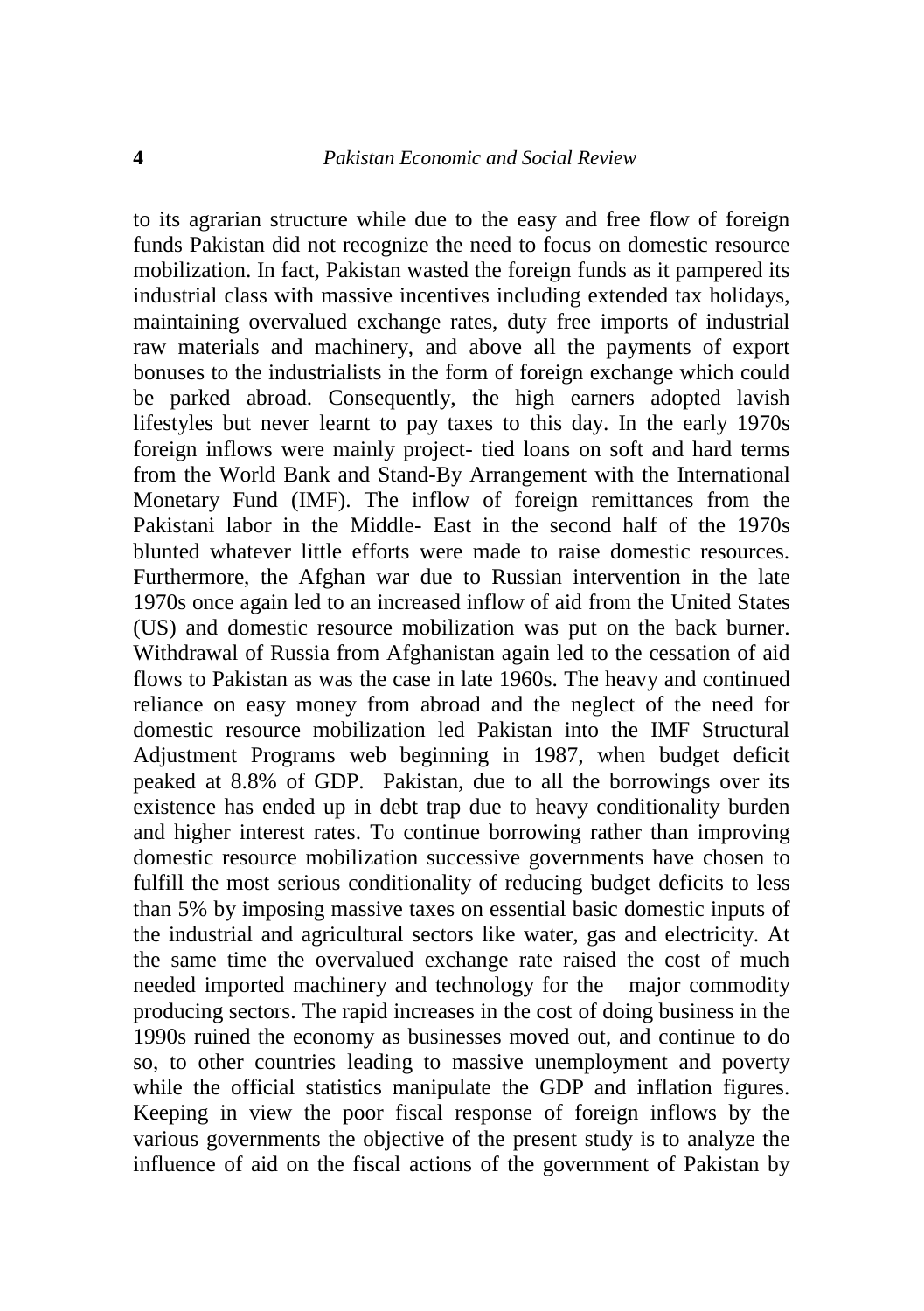estimating impact of aid flows on public sector development spending, current and socio-economic expenditures, tax revenue and domestic borrowing. The importance of this study stems from the fact that it accounts for and overcomes all the methodological deficiencies of the existing literature on Pakistan to provide reliable evidence and recommendations to the policymakers.

The rest of the study is organized as follows: section II critically reviews the existing literature on fiscal response to foreign aid in Pakistan; section III describes the analytical framework of the fiscal response model adopted for this study; section IV describes the variables used in the study, their transformations and sources of data; results are discussed in section V; and final section presents the conclusion and policy recommendations emerging from this study.

# **II. FISCAL RESPONSE TO FOREIGN AID IN PAKISTAN: EMPIRICAL LITERATURE**

The role of foreign economic assistance in the economic development of developing nations is well documented in the literature but we are unable to get a consensus with regard to the role of foreign aid in attaining development goals of aid recipient countries. As foreign aid mainly works through the public sector of recipient governments, consequently, in aid effectiveness literature a debate has emerged pertaining to fiscal response to foreign aid in developing countries. In this regard Heller's (1975) study led to the development of vast literature on the subject of fiscal response to aid, particularly in developing countries. For the last three decades the number of researches applying fiscal response models have been increasing (see, for instance, Khan &Hoshino, 1992: McGillivray &Ahmed,1999;Swaroop, Jha, &Rajkumar, 2000; Mavrotas, 2002,2005;Gupta, Clements, Pivovarsky, & Tiongson,2003;McGillivray & Ouattara, 2003;Mavrotas & Ouattara,2003;Ouattara,2006a,2006b; Feeny,2007;Erden&Guven, 2009; McGillivray, 2009; Feeny & McGillivray, 2010;Clistz& Morrissey, 2011; Bakhtiari, Izadkhasti, & Tayebi,2013;Dayanath&Ichihashi, 2013;Thamae&Kolobe (2016); Bwire, Lloyd, & Morrissey,2017,among others).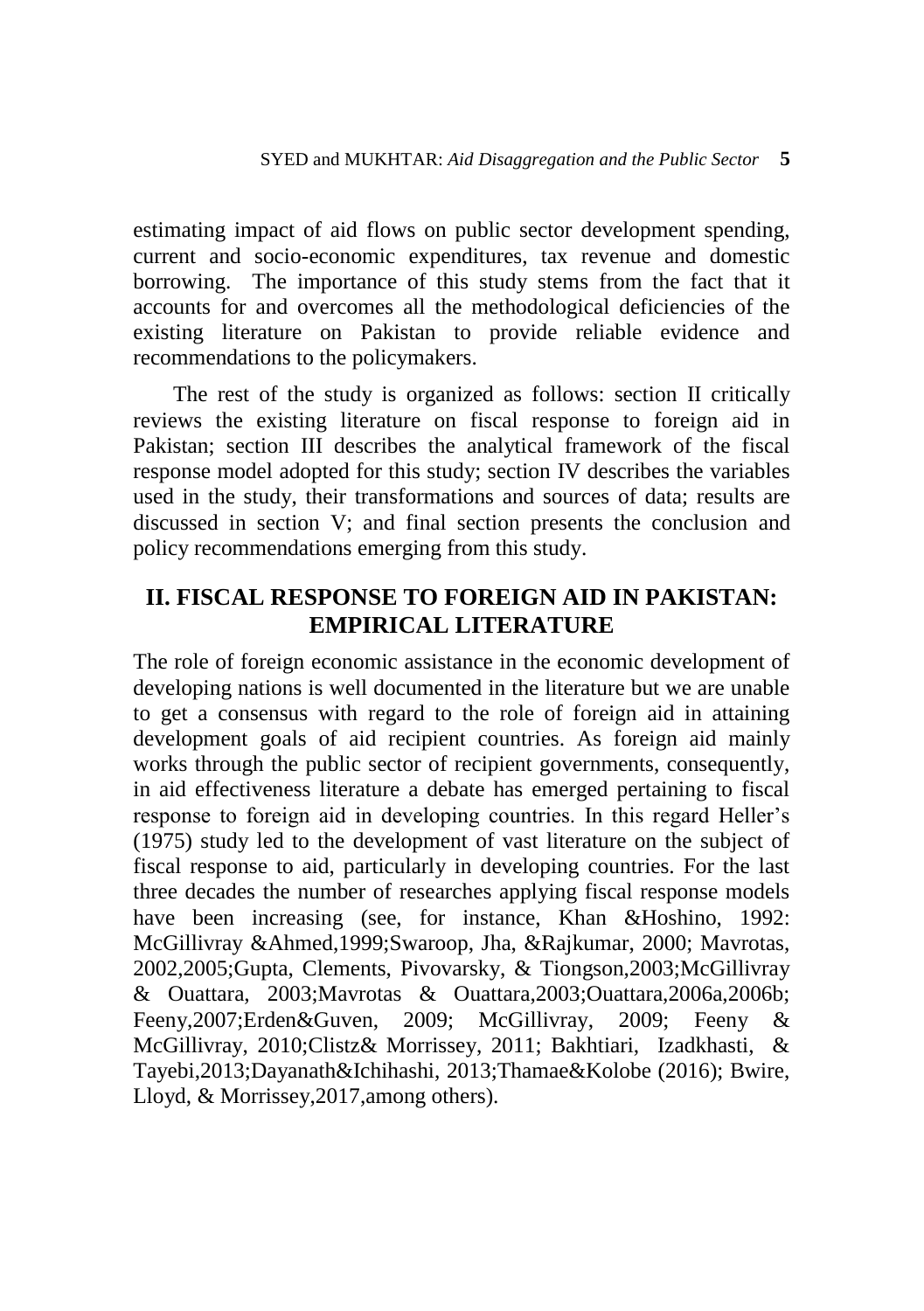A considerable body of research exists on foreign aid and economic growth nexus in the context of Pakistan<sup>4</sup> (see, for example, Brecher  $\&$ Abbas, 1972; Khan &Rahim, 1993; Khan, 1997; Ishfaq &Ahmad, 2005; Mohey-ud-Din, 2006; Khan & Ahmed, 2007; Ali &Nishat, 2009; Javid & Qayyum, 2011; Ahmed &Wahab, 2011, among others). At the same time a limited number of studies also provide some useful insights into the fiscal repercussions of foreign aid in Pakistan. However, a careful review of these studies shows that they suffer from serious methodological and theoretical problems and hence nullify their outcomes as discussed in this section.

The first significant study by Khilji and Zampelli (1991) covering the period 1960 to 1986 analyzes Pakistan's expenditure allocations for defense, public non-defense, private investment, and private consumption with reference to the US military and non-military assistance to Pakistan. Their results indicate that both the US military and non-military aid is quite fungible. This study is beset with two serious caveats. Firstly, the assumption that both public and private goods are produced under the constant returns to scale technology does not hold in Pakistan. Secondly, the study restricts itself to the US aid to Pakistan only, whereas, Pakistan is a multilateral aid recipient. Hence, the outcomes of the study fail to assist in calking out broader fiscal policy in the presence of aid inflows to the country.

Chishti and Hasan (1992) employ the time series data over the period 1971 to 1988 to ascertain fiscal response to foreign aid (loan and grants included). Their results indicate that external loans do not have any impact on the public sector investment, while foreign grants have a positive impact on public sector investment. They explain that in the presence of external aid the government finances the public sector investment by about 10-15 % of the tax revenue and almost 72 to 73 percent of the domestic borrowings. However, three important limitations of the study affect the reliability of the results. Firstly, the authors have employed a quadratic utility function which also contains the linear terms. Binh and McGillivray (1993) criticize such a utility function on

<sup>&</sup>lt;sup>4</sup>The existing studies have reported mixed evidence with regard to aid effectiveness in Pakistan.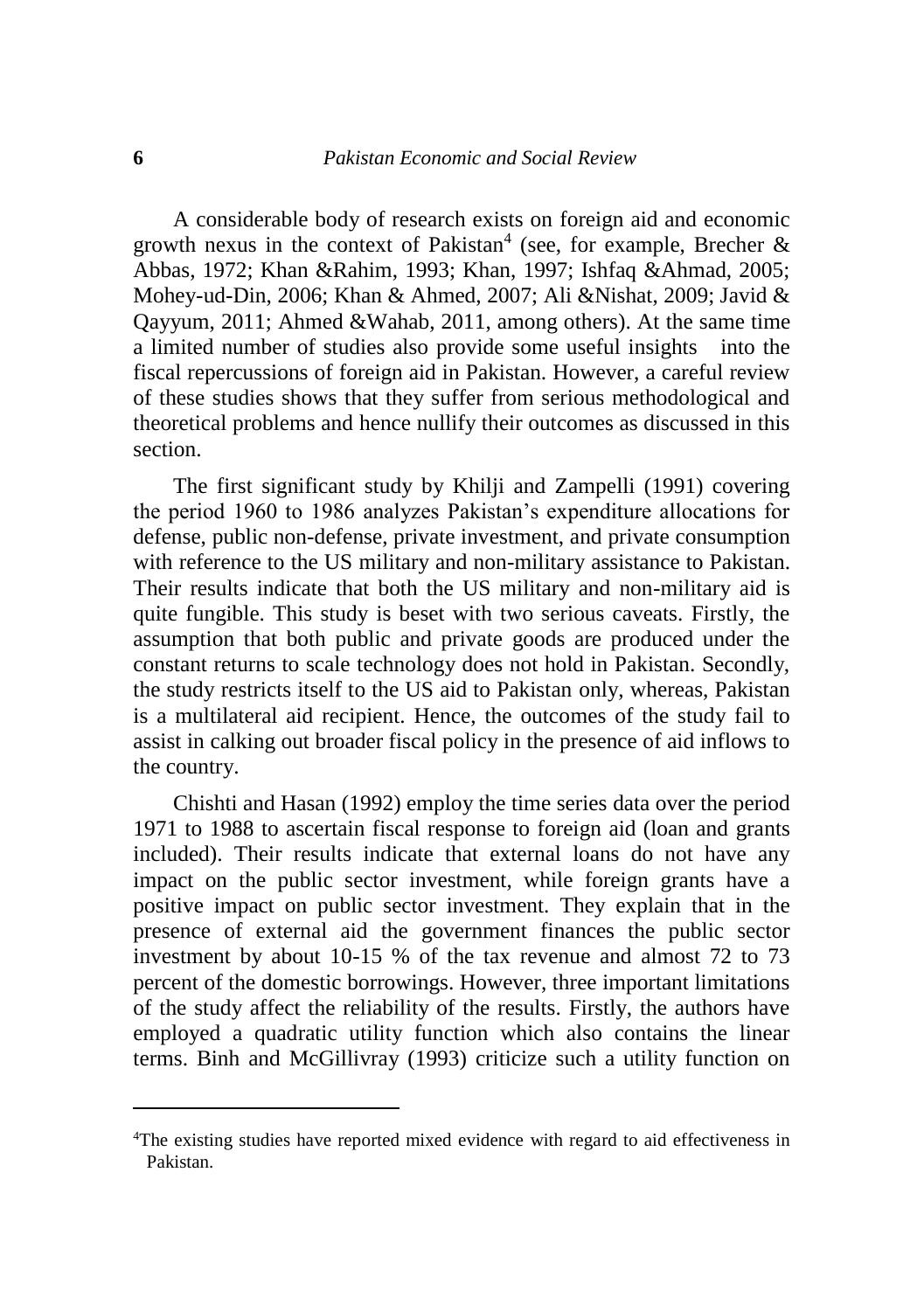the ground that the unconstrained maximum value of utility function cannot be attained. Secondly, all the estimated parameters are statistically insignificant except for one, this indicates that the model used in this study suffers from some econometric problems. Lastly the sample size (18 observations) is rather small for the meaningful time series analysis.

Iqbal (1997) analyzes the effect of inflow of foreign aid on fiscal behavior in Pakistan over the period 1976 to 1995. The study evaluates government's fiscal response with reference to social, development, nondevelopment expenditures, and tax revenue. The results of the study show that foreign aid has a positive impact on non-development and social expenditures while its impact on development expenditure is although positive yet it is relatively small. The study also reveals that availability of foreign aid leads to a shift of public domestic resources from development projects to non-development projects. Furthermore, foreign aid enhances tax collection efforts by the government. The findings of the study are not reliable for three reasons. Firstly, the study has a very small sample size which is not desirable in order to conduct a time series analysis. The second flaw of the study is that it does not disaggregate aid variable either in terms of grants and loans or program aid and project aid. Finally, the assumption of the study that domestic borrowing is allocated only for development purposes only is factually incorrect in case of Pakistan.

Franco-Rodriguez *et al*., (1998) evaluate the impact of aid on the public sector performance while treating aid as an endogenous variable in Pakistan. Structural and reduced form equations are derived and estimated by using time series data over the period 1956 to 1995. The results of the study show that government is allocating only half of the aid for consumption spending; aid to some extent has a positive influence on the public investment; there is a negative relationship between tax effort and foreign aid; and there is a positive relationship between aid and domestic borrowing. However, this study is also not free from flaws. Firstly, it does not provide any justification for utilizing the pre-1972 data as Pakistan was segregated into two sovereign states, namely, Bangladesh and Pakistan in December 1971. Secondly, the assumption that foreign aid is an endogenous variable is factually incorrect as evident from the foreign economic assistance history of the country. Thirdly, they claim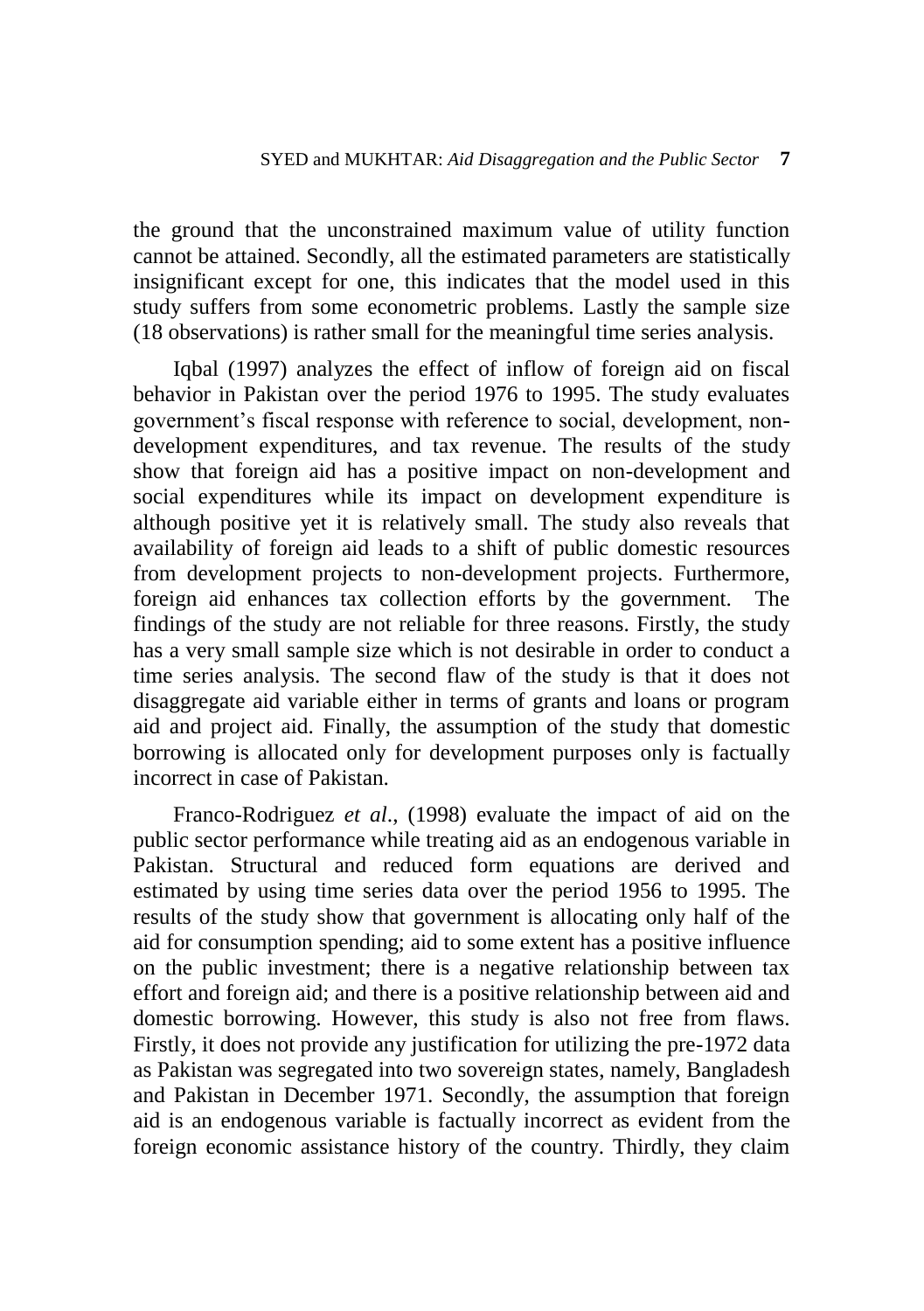that data for target fiscal variables do not exist in Pakistan is invalid since all fiscal data are available in the annual budget statements published by the government. Finally, the regression technique adopted by the study to acquire values of target variables has been questioned by White (1994).

McGillivray (2000) probes the fiscal effects of foreign aid in Pakistan by employing annual time series data for the period 1956 to 1995. The study reports that 85 percent of grants; 68 percent of the tax revenue; 50 percent of loans; and 31percent of domestic borrowing are earmarked for public investment respectively. Therefore, the study concludes that external aid is primarily used for public investment and it does not have any effect on taxation. The study's findings are unconvinced as the pre and post 1972 data are not compatible as pointed out earlier. Furthermore, when 11 out of the 16 estimated parameters are insignificant it indicates some inherent deficiency of the econometric methodology adopted by the study.

Ahmed (2002) analyzes the fiscal response to foreign aid covering the period 1980 to 2000. The results of the study show that foreign aid (loans and grants) is a significant driver of the fiscal actions of the government of Pakistan. Foreign debt is mainly used for public sector development programs, and grants supplement the non-development expenditures of the government. Furthermore, foreign loans and grants have opposite impact on the of tax revenue collection efforts in Pakistan; the former increases tax revenue collection efforts while the latter induces a decline in tax revenue collection. However, this study is beset with serious methodological flaws. Firstly, the sample size of the study consists of twenty-one observations which is fairly inadequate to obtain reliable results from a time series analysis. Secondly, the study generates values of the target variable by means of a regression method is flawed as pointed out by White (1994). Furthermore, as pointed out earlier all data on the required target variables are available in Pakistan's annual budget statements. Finally, the study works with single equation models while a meaningful analysis on the topic requires a simultaneous equation framework as developed by Heller (1975).

Butt and Javed (2013) study the effects of foreign aid on the fiscal behavior of the government during the period 1960 to 2010. They estimate three interdependent equations by employing the Autoregressive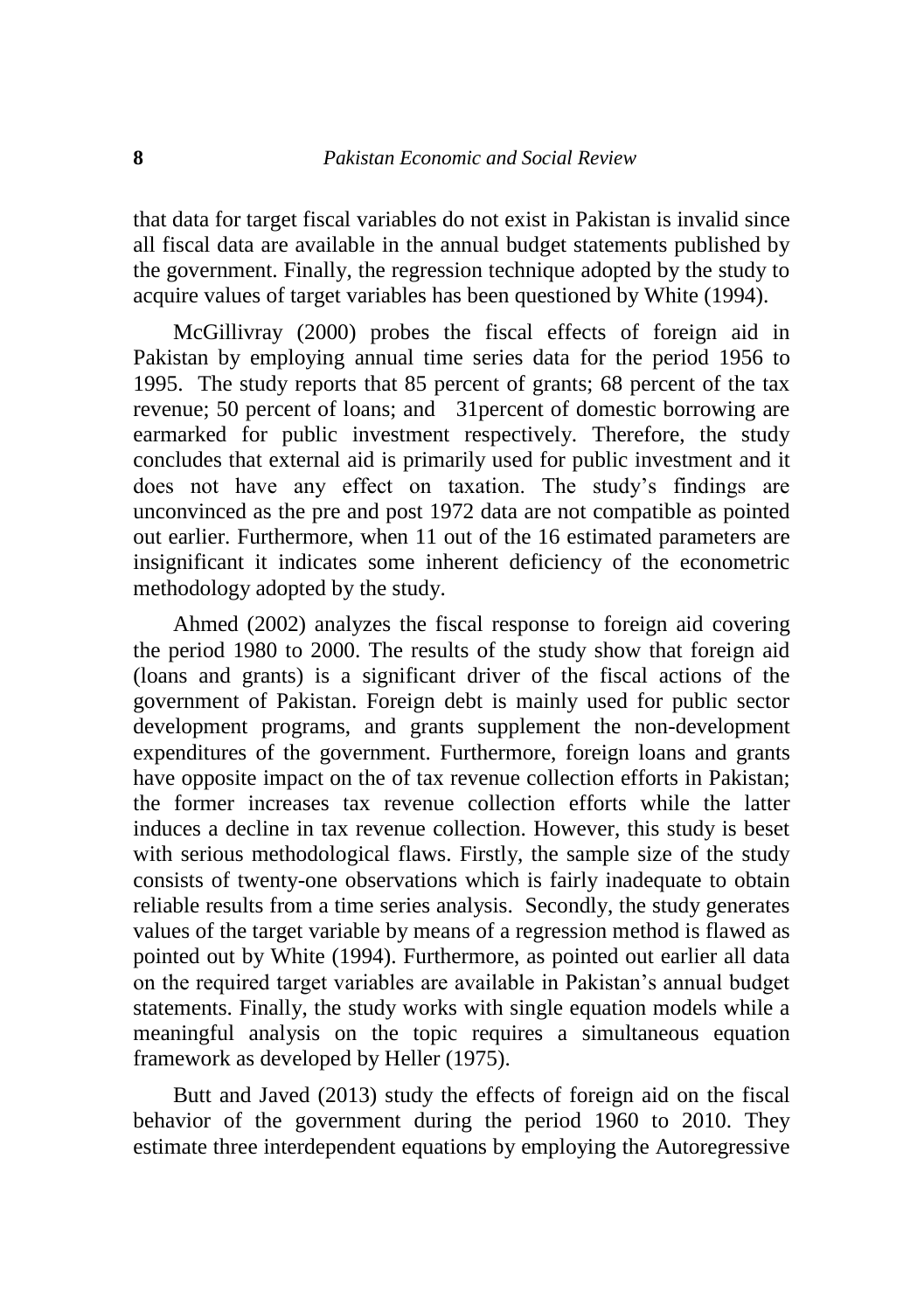Distributed Lag (ARDL) model. The study shows that foreign aid tends to reduce the domestic tax revenue collection. However, on the expenditure side, both development and non-development expenditures are positively related to foreign aid. This study is also plagued with data and methodological issues. Firstly, the scope of the study is restricted since it considers only the grant component of foreign aid. Over time the grant component is almost negligible and debt burden of loans has increased enormously. Hence, fiscal response to aid cannot be accurately estimated by excluding the debt component of aid from the analysis. Secondly, the study does not justify the model employed as it does not qualify to be in the class of standard Heller's fiscal response model or any of its modified versions. It is not clear why the study is trying to estimate a set of interdependent equation by means of the autoregressive distributive lag (ARDL) model which is a single equation technique.

This review of the studies pertaining to the fiscal response to foreign aid in Pakistan clearly shows that not only the research on this important issue is limited but the existing studies are also plagued with various methodological and data issues. The limitations of these studies make their outcomes dubious for policymakers, therefore, it is imperative to reexamine the fiscal response to foreign aid in Pakistan for sound policy recommendations.

# **III. ANALYTICAL FRAMEWORK**

#### **FISCAL RESPONSE MODEL**

Heller (1975) provided the first fiscal response model which not only identified the nature of association between budget aggregates but also revealed the efforts of a government to achieve certain revenue and expenditure targets. The model is based on two major assumptions: a) that utility maximization is the main aim of the policymakers in the developing countries in the presence of certain budget constraints; b) it assumes that domestic borrowing can only be utilized for financing public sector investment or development expenditures. A number of studies including Gang and Khan (1991); Khan and Hoshino (1992); Otim (1996) and Gupta et.al., (2003) have adopted Heller's model directly. However, this model is beset with some serious methodological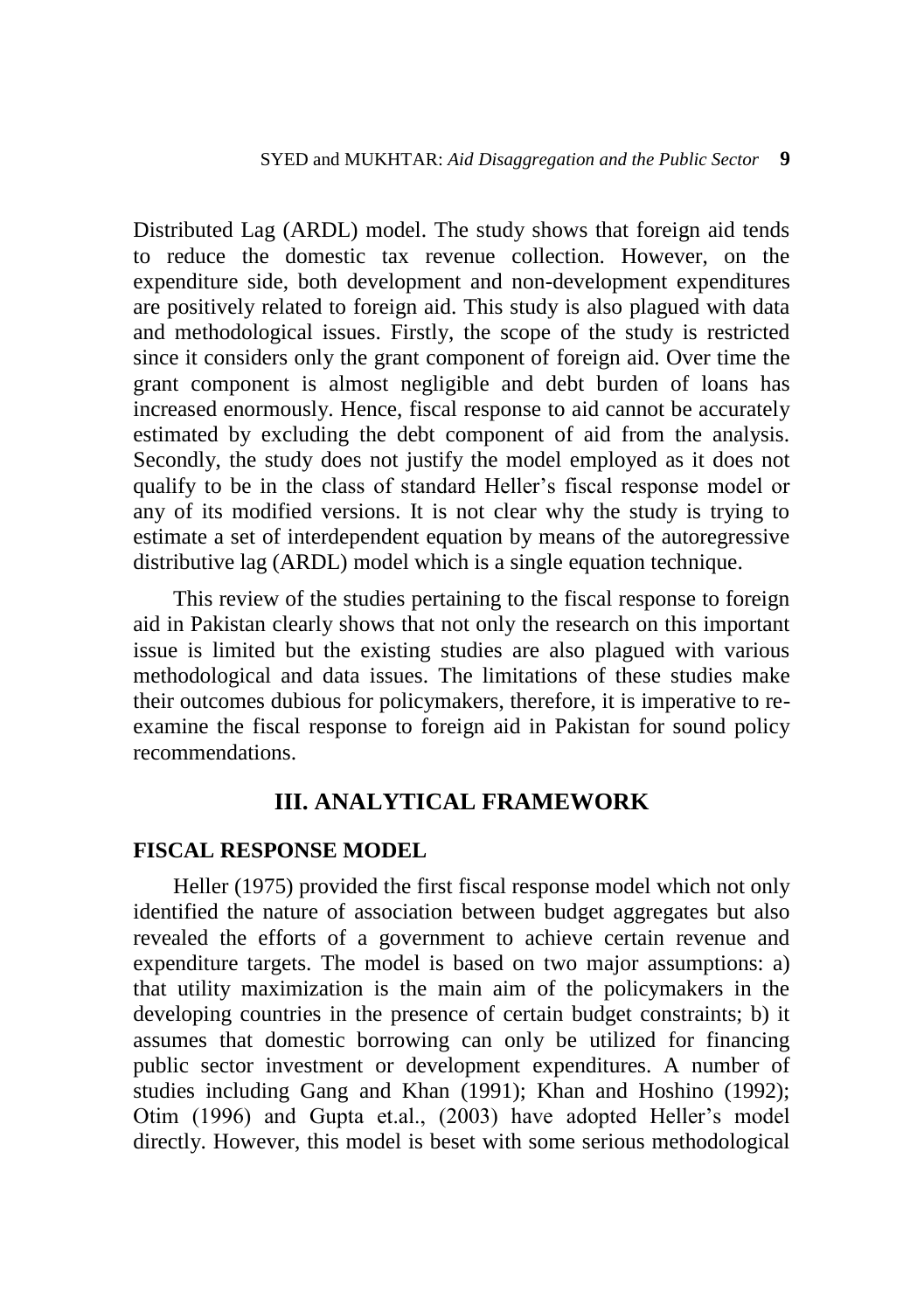problems. Firstly, in the presence of linear terms the unconstrained utility function cannot be maximized in a situation when target values of the choice variables are derived as pointed out by Binh and McGillivray (1993); Secondly, computing the target values of the choice variables through a regression model will surely create an issue of consistency between targets so generated with the budget constraints as explained by White (1994). Finally, Heller's assumption that domestic borrowing can only be used for financing public sector development projects is highly inconsistent with the prevailing situation in almost all the developing countries including Pakistan. In view of the above-mentioned shortcomings researchers have been engaged in developing some modified fiscal response models to better investigate the budget response to aid (see Binh&McGillivery1993; White, 1994; McGillivray, 2000; Mavrotas &Ouattara, 2003). Therefore, this study adopts a modified version of Heller's model to analyze the fiscal response of foreign aid to Pakistan as described below.

Policymakers in developing countries including Pakistan struggle to allocate revenues among different expenditure categories subject to serious budgetary constraints. It is assumed that they reflect their preferences through the following utility function:

$$
U = f(D, T, S, C, B; L, G)
$$

(1)

where,

 $D =$  public sector development expenditure

 $T = \text{tax revenue}$ 

*S* = socio-economic expenditure

 $C$  = current expenditure

B= domestic borrowing

 $L$  = foreign loans from all sources

 $G =$  foreign grants from all sources.

Following the standard practice in the relevant literature the utility function (1) can be represented as a quadratic loss function:

$$
U = \delta_0 - \frac{\delta_1}{2} (D - D^*)^2 - \frac{\delta_2}{2} (T - T^*)^2 - \frac{\delta_3}{2} (S - S^*)^2 - \frac{\delta_4}{2} (R - R^*)^2 - \frac{\delta_5}{2} (B - B^*)^2 (2)
$$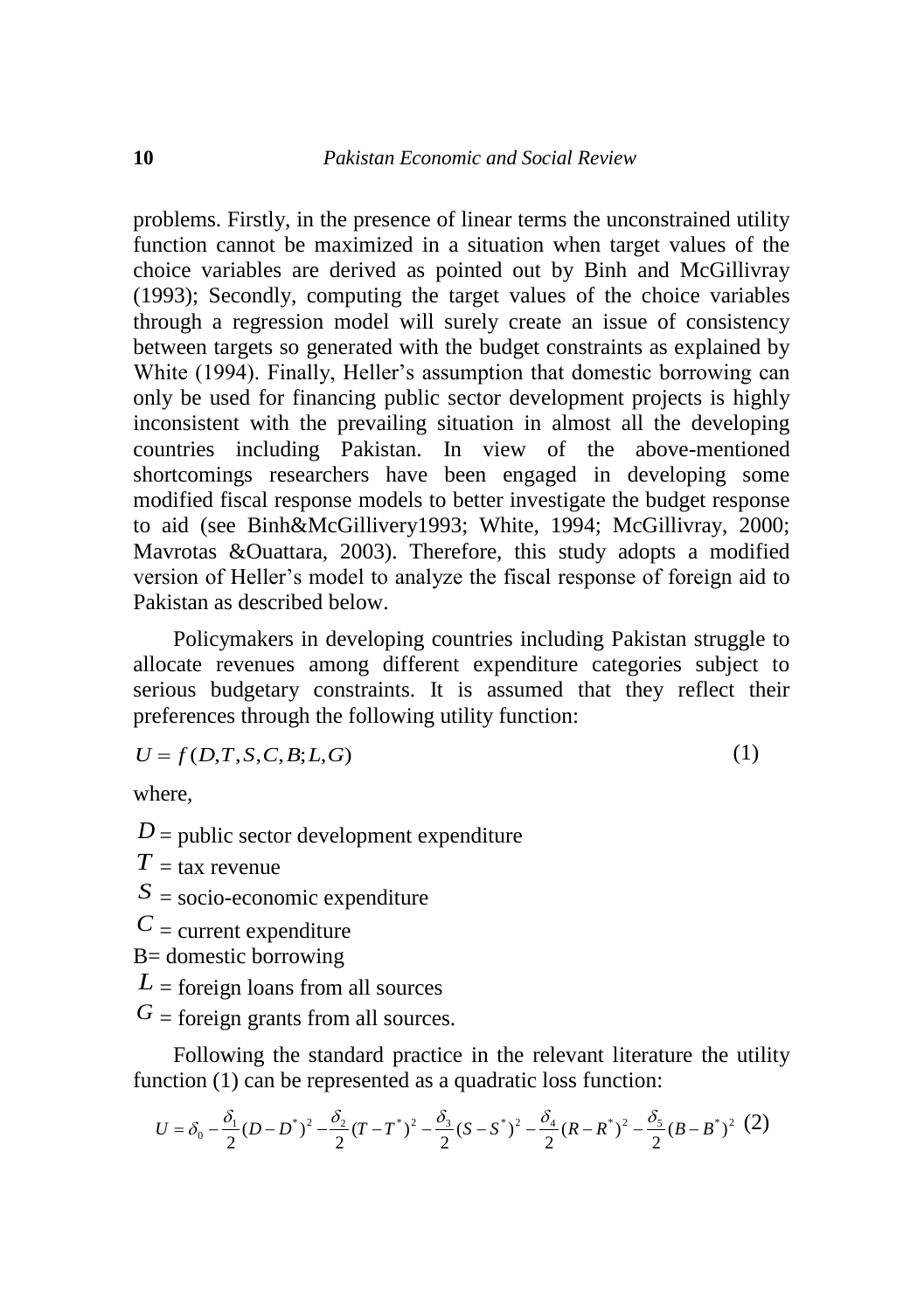where, the asterisks represent exogenous target of endogenous variables and  $\delta_i \geq 0$  for  $i = 1,...,5$ . Utility function (2) implies that the government of Pakistan sets targets for revenue and expenditure categories annually. Any deviation from these targets leads to loss in utility. The public decision makers are faced with the following two budget constraints which are pivotal in utility maximization process:

$$
D = (1 - \rho_{12})T + (1 - \rho_{22})L + (1 - \rho_{32})G + (1 - \rho_{42})B
$$
\n(3)

$$
S + C = \rho_{12}T + \rho_{22}L + \rho_{32}G + \rho_{42}B \tag{4}
$$

where,

 $1 - \rho_{12}$  reflects share of total tax revenue allocated to public sector investment;

 $1 - \rho_{22}$  expresses part of foreign loans utilized in public sector investment;

 $1 - \rho_{32}$  indicates portion of foreign grants allocated to public sector investment; and

 $1 - \rho_{42}$  denotes proportion of domestic borrowing assigned to public sector investment.

For maximizing (2) subject to (3) and (4) results in the following Lagrange function:

$$
L = \beta_0 - \frac{\beta_1}{2} (D - D^*)^2 - \frac{\beta_2}{2} (T - T^*)^2 - \frac{\beta_3}{2} (S - S^*)^2 - \frac{\beta_4}{2} (R - R^*)^2 - \frac{\beta_5}{2} (B - B^*)^2 + \lambda_1 (D - \rho_{11} T - \rho_{21} L - \rho_{31} G - \rho_{41} B) + \lambda_2 (S + R - \rho_{12} T - \rho_{22} L - \rho_{32} G - \rho_{42} B)
$$
\n
$$
(5)
$$

where,  $\lambda_1$  and  $\lambda_2$  are Lagrangean multipliers. Following Iqbal (1997), Franco-Rodriguez *et.al*.,(1998) and McGillivray (2000) it is assumed that the public decision makers sets no target for domestic borrowing in Pakistan i.e.,  $B^* = 0$ . The solution of the first order conditions obtained from the Lagrange function (5) yield the following system of structural equations: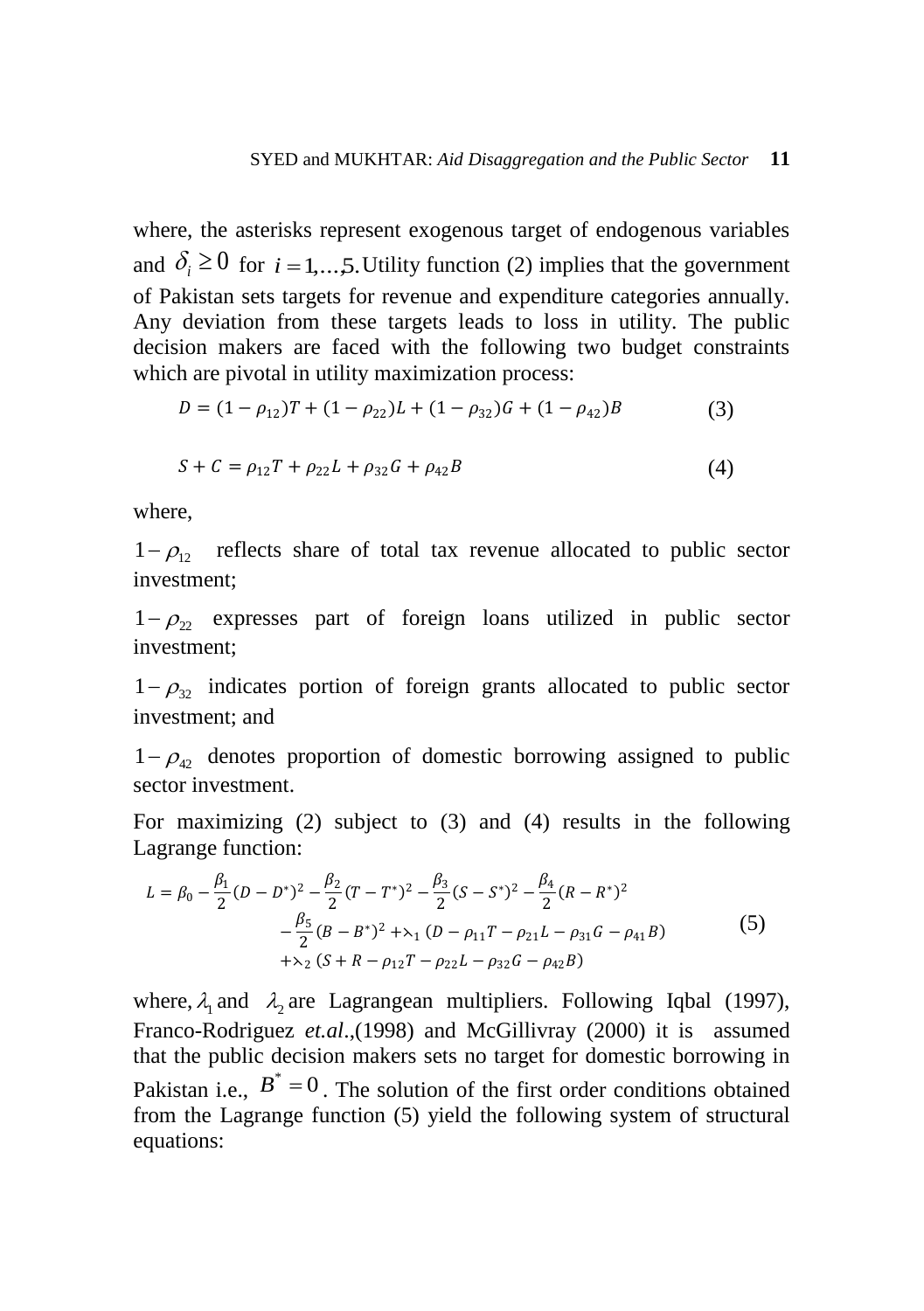$$
C = \emptyset_1(\rho_{12}T + \rho_{22}L + \rho_{32}G + \rho_{42}B) - \emptyset_1S^* + \emptyset_2C^*
$$
 (6)

$$
S = (1 - \phi_1)(\rho_{12}T + \rho_{22}L + \rho_{32}G + \rho_{42}B) - \phi_2C^* + \phi_1S^*
$$
 (7)

$$
D = \phi_8(\rho_{41})^2 D^* + \phi_9 \rho_{41}^2 (\rho_{11} T + \rho_{21} L + \rho_{31} G) - \phi_{10} \rho_{41} \rho_{42} (S - S^*)
$$
 (8)

$$
T = \phi_3 T^* - \phi_5 L - \phi_6 G - \phi_4 B + \phi_{16} \rho_{11} D^* + \phi_7 \rho_{12} S^* + \phi_7 \rho_{12} C \tag{9}
$$

$$
B = \phi_{11}\rho_{41}D^* + \phi_{12}\rho_{42}C + \phi_{12}\rho_{42}S^* - \phi_{13}T - \phi_{14}L - \phi_{15}G \tag{10}
$$

The estimation of system of equations (6) to (10) will yield structural parameters of the model from which direct incremental effects of revenue variables including foreign aid effect on fiscal aggregates will be revealed. However, this estimation exercise fails to yield total impact of foreign aid, taxes and domestic borrowing on different budget aggregates. This situation makes it imperative to employ the reduced form set of equations so that total impact (direct and indirect) situation can be gauged. The reduced form solution of the structural equations (6) to (10) gives rise to the following system of equations:

$$
C = \Psi_1 T^* + \Psi_2 S^* + \Psi_3 L + \Psi_4 G + \Psi_5 D^* + \Psi_6 C^* \tag{11}
$$

$$
B = \Psi_7 T^* + \Psi_8 S^* + \Psi_9 L + \Psi_{10} G + \Psi_{11} D^* + \Psi_{12} C^*
$$
 (12)

$$
T = \Psi_{13}T^* + \Psi_{14}S^* + \Psi_{15}L + \Psi_{16}G + \Psi_{17}D^* + \Psi_{18}C^*
$$
 (13)

$$
S = \Psi_{19} S^* + \Psi_{20} C^* + \Psi_{21} T^* + \Psi_{22} L + \Psi_{23} G + \Psi_{24} D^* \tag{14}
$$

$$
D = \Psi_{25} D^* + \Psi_{26} T^* + \Psi_{27} S^* + \Psi_{28} L + \Psi_{29} G + \Psi_{30} C^*
$$
 (15)

#### **DATA AND ECONOMETRIC METHODOLOGY**

Consistent time series data for the period 1972 to 2016 are used for analyzing the fiscal behaviour of the government of Pakistan in the presence of aid inflows. All the required data are sourced from Annual Budget Statements, Government of Pakistan, Annual Reports of the State Bank of Pakistan and Pakistan Economic Survey (various issues), Government of Pakistan. All the data are taken at constant prices of 2010 and the variables are transformed as percent of GDP. Degree of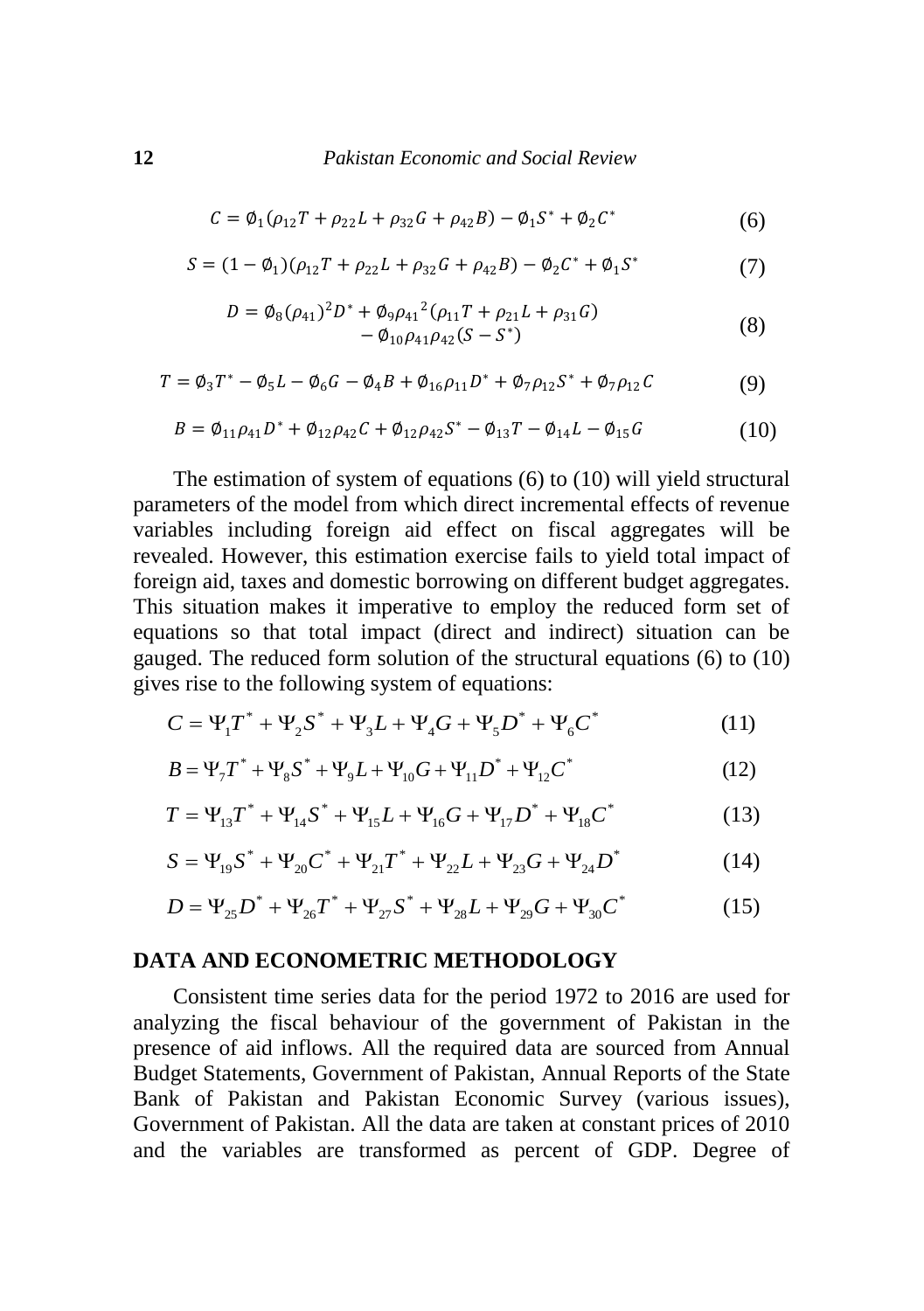disaggregation is one of the distinctive attributes about the data of Pakistan's economy. The statistics in the budget document in Pakistan are disaggregated into four components; revenue receipts and expenditures and capital receipts and expenditures. Both the revenue and expenditures are further disaggregated as revenue expenditures on current account, revenue expenditures on development account, capital expenditures on current account and capital expenditures on development account. Revenue expenditures comprise of all those expenses which are not generating any assets, whereas, revenue receipts incorporate revenue from taxes as well as from other sources. Capital expenditures include creation of physical assets like buildings, roads, water systems, and electricity generation plants etc. A receipt that results in either reduction in government assets (sale of share, disinvestment) or increase in some liability (government borrowings) is a capital receipt. Capital receipts include domestic borrowing, foreign loans, small savings and Government Provident Funds etc.

The objective of this study is to estimate two systems of simultaneous equations, one for direct impact analysis (equations from 6 to 10) and the other for total impact analysis (equations from 11 to 15) for the purpose of drawing inference about budgetary response to aid in Pakistan. Due to simultaneity issue the endogeneity problem is likely to occur in our fiscal response model. Therefore, we prefer to employ the Generalized Method of Moments (GMM) technique developed by Hansen (1982) for estimation purpose.

# **IV. RESULTS AND DISCUSSION**

We begin our estimation task by gauging system of simultaneous equations (6 to 10) for obtaining structural parameters of the model. Table 1 reports the results. Before analyzing the results of the structural parameters it is important to point out that this model is correctly specified as shown by the J test statistic and its associate probability given at the bottom of Table 1. Value of J test statistic is 0.262 and its associated probability value is 0.965 which indicates that instruments used in the study are valid and hence, the estimated fiscal response model is correctly specified.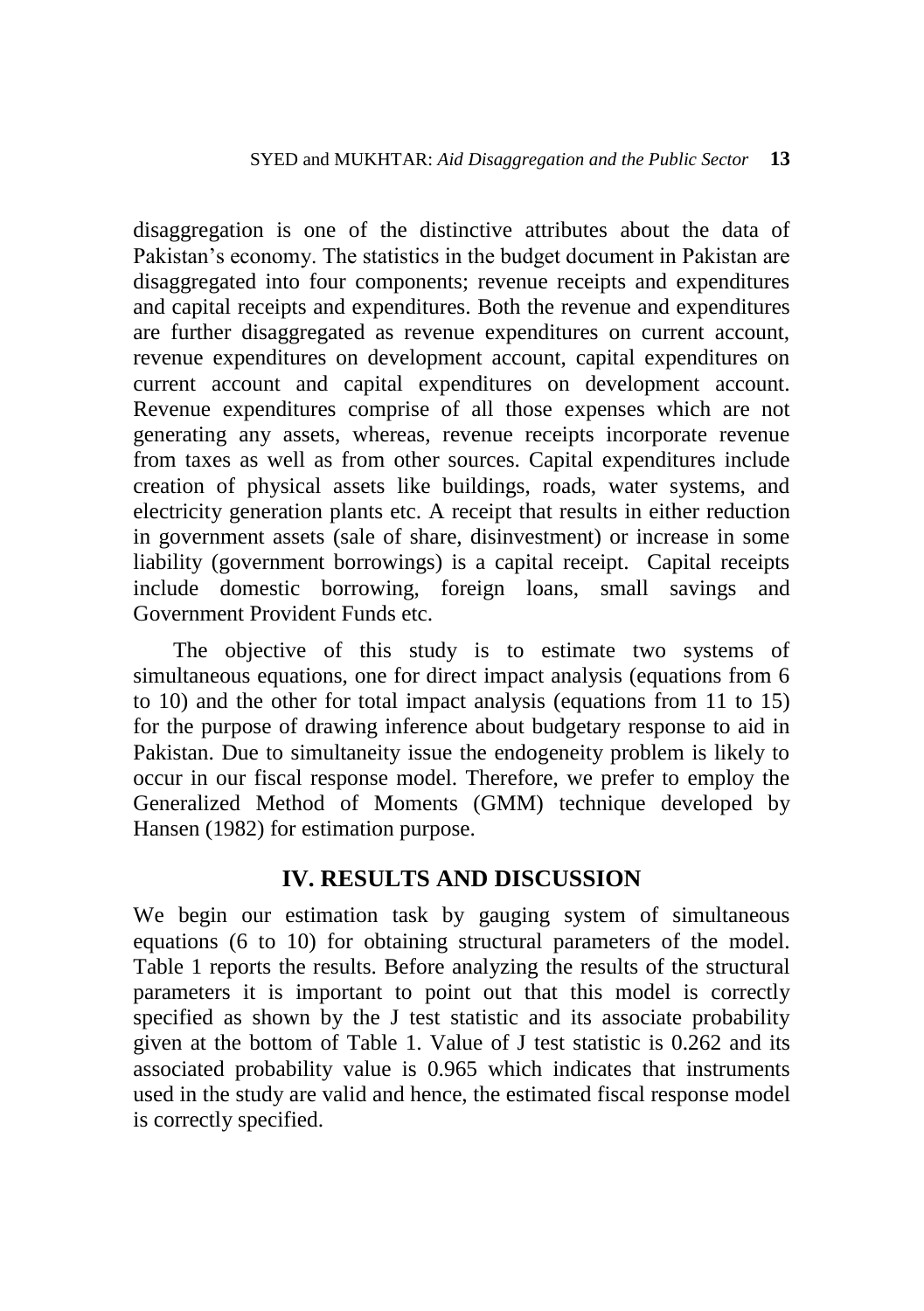#### TABLE 1

#### Estimates of Structural Equation Parameters

| Parameter                          | Estimate             | t-statistic |
|------------------------------------|----------------------|-------------|
| $\rho_{12}$                        | $0.805***$           | 25.001      |
| $\rho_{22}$                        | $0.274***$           | 16.637      |
| $\rho_{32}$                        | $0.593***$           | 3.080       |
| $\rho_{42}$                        | $0.833**$            | 2.496       |
| $\phi_{\!\scriptscriptstyle 1}$    | $0.596***$           | 26.314      |
| $\phi_{2}$                         | $0.393***$           | 18.326      |
| $\phi_{3}$                         | $0.736***$           | 45.465      |
| $\phi_{\scriptscriptstyle 4}$      | $0.024***$           | 3.858       |
| $\phi_{5}$                         | $0.315***$           | 13.548      |
| $\phi_{\scriptscriptstyle 6}$      | 0.899***             | 5.943       |
| $\phi_{7}$                         | $0.265***$           | 8.900       |
| $\phi_{\scriptscriptstyle 8}$      | 1.479***             | 6.987       |
| $\phi_{\!\scriptscriptstyle\beta}$ | $0.177***$           | 7.981       |
| $\phi_{\scriptscriptstyle 10}^{}$  | 0.043                | 0.539       |
| $\phi_{11}$                        | $0.594**$            | 2.275       |
| $\phi_{12}$                        | 1.308***             | 12.060      |
| $\phi_{13}$                        | $0.154*$             | 1.872       |
| $\phi_{\scriptscriptstyle{14}}$    | 2.194***             | 7.346       |
| $\phi_{15}$                        | $0.166*$             | 1.755       |
| $\phi_{16}$                        | 1.279**              | 2.161       |
| J-stat                             | 0.262<br>Probability | 0.965       |

*Note*:\*\*\*,\*\* and \* indicate significant at 1%,5% and 10% levels respectively

The results show that the estimated coefficients of budget constraint equations  $\rho_{12}, \rho_{22}$ ,  $\rho_{32}$  and  $\rho_{42}$  are within the theoretical range i.e. between 0 and 1.This outcome implies that only the available amount of each revenue is allocated in three main categories of public expenditure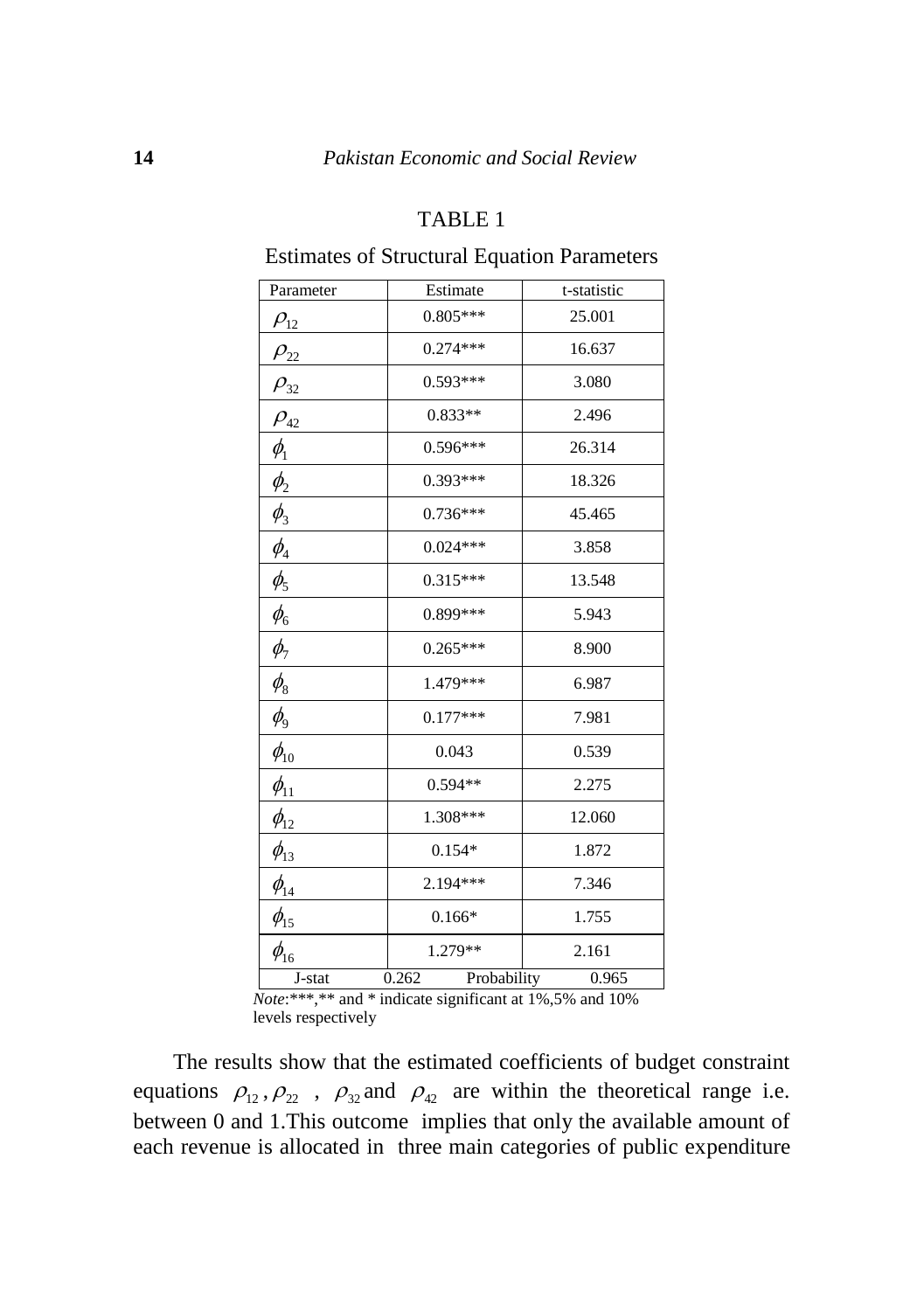in Pakistan. Moreover, all the structural parameters  $(\phi s)$  carry a positive sign as expected<sup>5</sup>. All the parameters of the model are statistically significant except  $\phi_{10}$ . The estimate of  $\rho_{12}$  (coefficient of T) is 0.805, implying that almost 81 percent of total tax revenue is utilized in meeting current and socio-economic expenditures. However, it is important to disaggregate these expenditures. The current budget allocations according to official statistics include: administration / salaries and wages;<sup>6</sup> civil component of defense services; and interest payments on all domestic federal and provincial loans (as reported in Pakistan Economic Survey and Statistical Yearbook of Pakistan (various issues)). All these expenditures taken together on average have increased from 75% of total expenditures in 1990-91 to more than 85% in 2001-02, and stood at 82% of total expenditures in 2016-17. On the other hand, expenditures on socio, economic and community services include health, education, labor services, and law and order. Expenditures under this heading average 18% to 20% over the same periods, reflecting a serious neglect of the poor. It clearly indicates the unproductive use of taxes in Pakistan in the face of stagnant and at times declining tax to GDP ratio in Pakistan.<sup>7</sup>. Overall, this finding is consistent with the results of Heller (1975) for eleven African countries, Gang and Khan (1991) for India, Chishti and Hasan (1992), Otim (1996), Iqbal (1997) and Franco-Rodrigues et al., (1998) in case of Pakistan, and Feeny and McGillivray (2010) in case of Papua New Guinea. However, McGillivray (2000) reports that only one third of total tax revenue is allocated to the public consumption spending in Pakistan which is surprising and it points to some inherent problem in data and model estimation as the government statistics refute this evidence.

<sup>5</sup>To have consistency between a theoretical fiscal response model and its empirical results the coefficients of budget constraint equations  $\rho s$  must lie between zero and

one while all the structural parameters must be positive (McGillivray &Outtara, 2005; Feeny & McGillivray, 2010). Unfortunately, most of the existing studies related to the fiscal response in Pakistan have overlooked this consistency condition.

<sup>&</sup>lt;sup>6</sup> It represents the size of the governments which have increase enormously due to political pressures in order to show that one party in power have generated more employment than the other ever since 1972.

<sup>7</sup>Average of tax to GDP ratio for the sample period of the study is 10.45.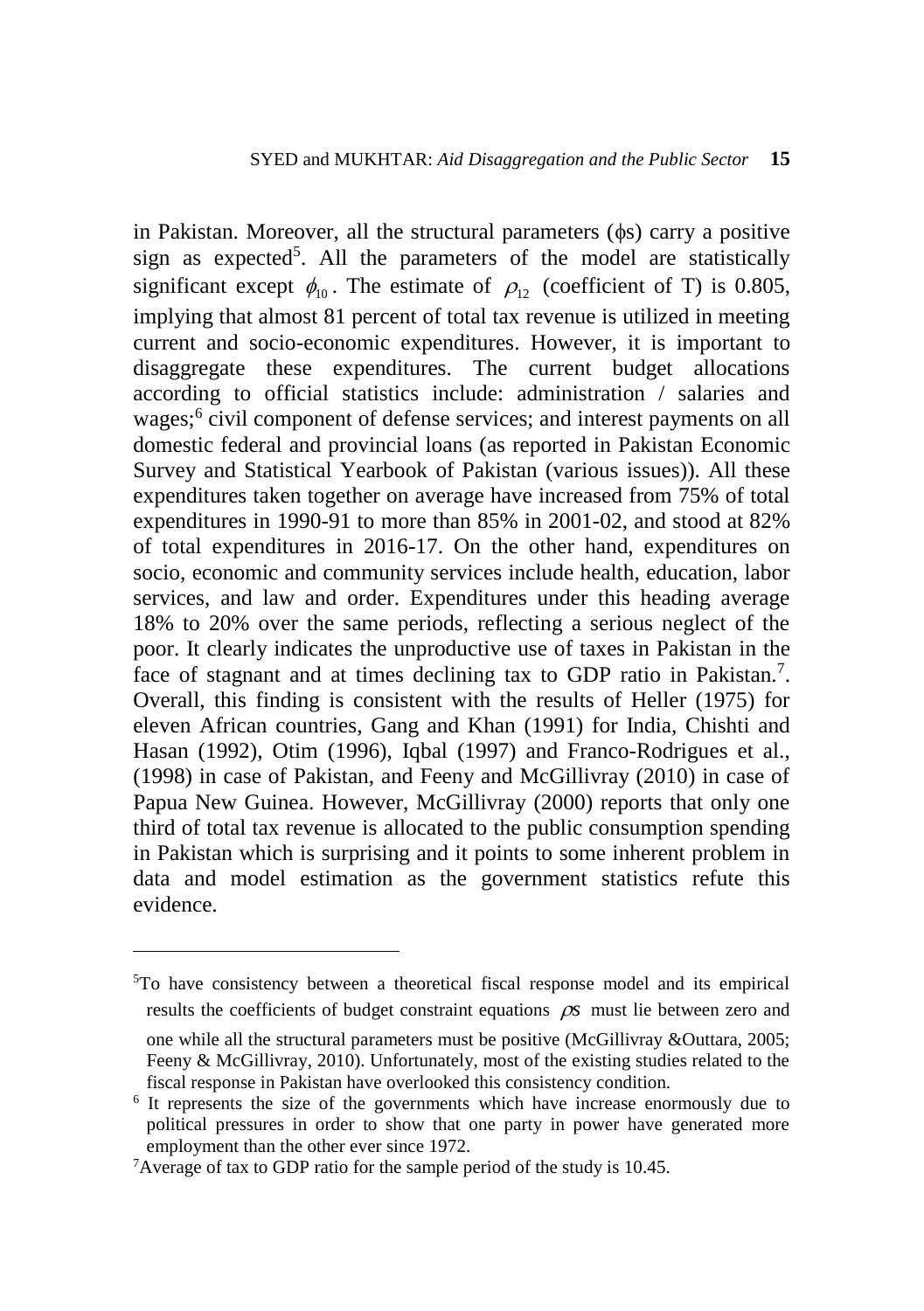The estimate of  $\rho_{22}$  (coefficient of L) is 0.274 which indicates that almost 27 percent of foreign loans are utilized in meeting consumption and socio-economic expenditures while almost 73 percent of foreign loans flow to public sector investment in Pakistan. This finding reflects the fact that since Pakistan, like many other developing countries, is faced with scarcity of financial resources it has to borrow on large scale to finance public sector investment. In other words, the loan component of foreign inflows is largely project tied to finance projects like water reservoirs, power generation, and sector specific provision of new technologies, as was the case of agricultural revolution in Pakistan in the mid-1960s when high yield wheat seed called Maxi-Pak was introduced. Similarly, the major industries of Pakistan, especially textiles and sea food industry have received exclusive financing to improve their export volumes and contents. The transfer of digital technology and expertise leading to the promotion of hardware and software exports has been possible through loans for public sector investments from developed countries. Similar results with respect to this variable have been reported by some previous studies related to various developing countries including Pakistan (see Heller,1975; Khan & Hoshino, 1992; Otim, 1996; McGillivray, 2000; Ouattara,2006a; Martins,2007; Senbet & Senbeta, 2009; Feeny &McGillivray, 2010). Nonetheless, Feeny (2007) reports a contradictory finding for Melanesia<sup>8</sup> where aid loans are mainly used in financing current public spending.

The estimate of  $\rho_{32}$  (coefficient of G) is 0.593 which implies that almost 59 percent of foreign grants is used to finance the current and socio-economic expenditures, whereas, nearly 41 percent share of foreign grant goes to development expenditures or public sector investment. In this case it is important to point out that the disaggregation of expenditures between current and socio-economic categories will show that a larger chunk of the 59% allocation of aid has been allocated for socio, economic and community services. In fact, these sectors are largely dependent on foreign grants, particularly in remote regions. The dependence of these sectors on grants is also responsible for the poor

<sup>8</sup>Four sovereign states, namely, Fiji, Papua New Guinea, the Solomon Islands and Vanuatu are included in this region.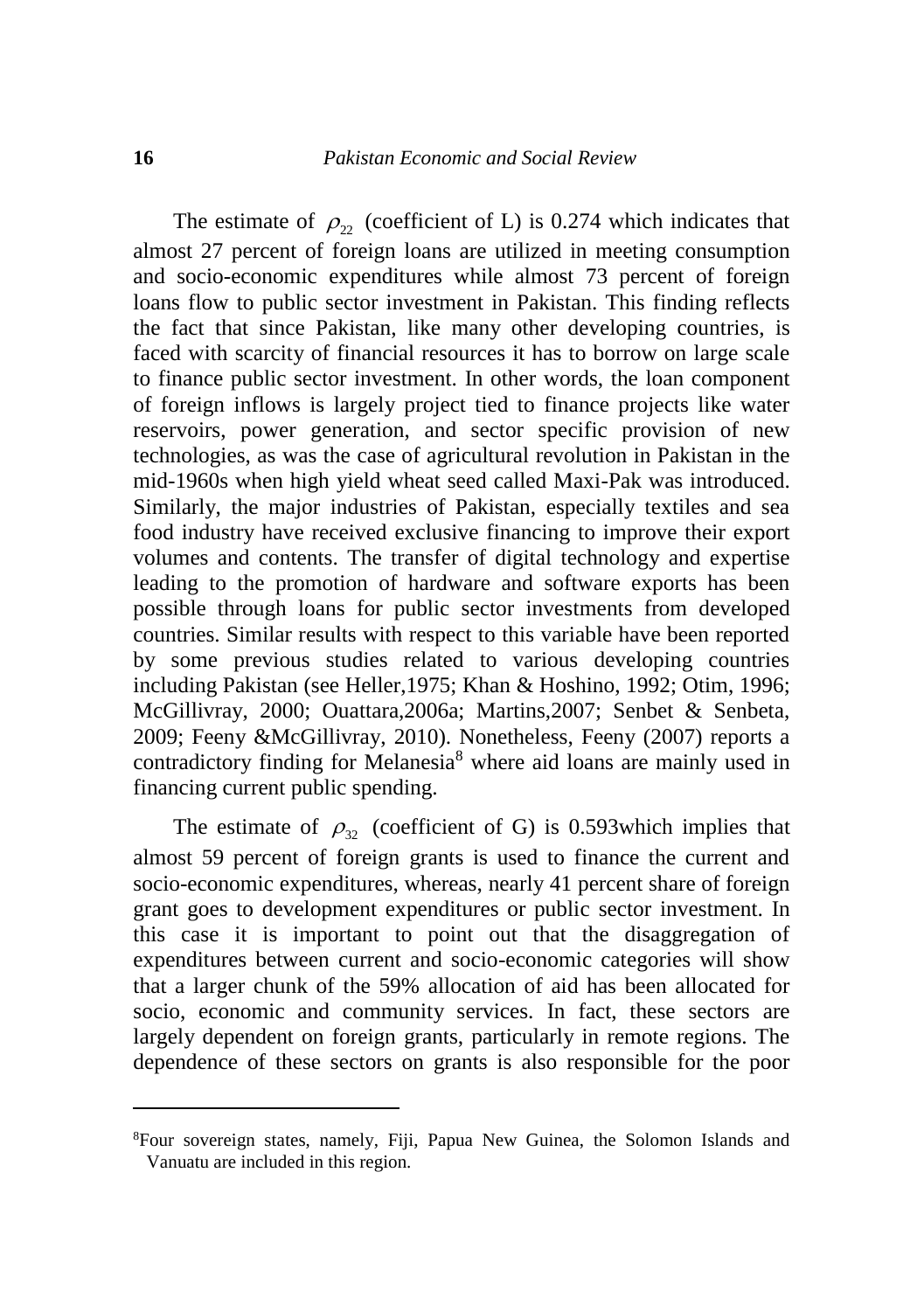financing of the social sectors as grants have become almost negligible overtime. Furthermore, unless the grant is project specific the government has the discretion to utilize it as it pleases. The outcome of this variable corroborates earlier findings by Heller, 1975; Khan & Hoshino, 1992; Otim, 1996; McGillivray, 2000; Ouattara,2006b; Martins, 2007; Senbet & Senbeta, 2009; Feeny & McGillivray, 2010).

With regard to  $\rho_{42}$  (parameter attached with B) we find that its value is 0.833. This implies that almost 83 percent of domestic borrowing is used to finance non-development expenditures in Pakistan and only 17 percent of domestic borrowing goes to public sector development spending. This result conforms to the outcome associated with variable T, the tax revenue has to be supplemented with domestic borrowings to finance the current or non-development expenditure resulting in massive domestic debt and higher interest payments. In fact, in rupee terms the domestic debt far exceeds the external debt, hence, interest payments on domestic debt have always exceeded the interest payments on foreign debt by more than 2% in rupee terms (see Pakistan Economic Survey, tables 4.5 and 4.6 (various issues). It is indeed ironic that domestic public debt is mounting by every passing day without causing any increase in the productive capacity of the economy. This finding is akin to that of Mavrotas and Ouattara (2003) and Mavrotas (2005).

| υ<br>ABI<br>L |  |
|---------------|--|
|---------------|--|

| Impact     | Mechanism                            | Estimate |
|------------|--------------------------------------|----------|
| $L$ on $C$ | $\phi_1 \rho_{22}$                   | 0.163    |
| $L$ on $S$ | $(1-\phi_1)\rho_{22}$                | 0.111    |
| $L \non D$ | $\phi_9(1-\rho_{42})^2(1-\rho_{22})$ | 0.022    |
| $L$ on $T$ | $-\phi_{5}$                          | $-0.315$ |
| L on $B$   | $-\phi_{14}$                         | $-2.194$ |
| $G$ on $C$ | $\phi_1 \rho_{32}$                   | 0.353    |
| $G$ on $S$ | $(1 - \phi_1)\rho_{32}$              | 0.240    |

#### Incremental Impact Results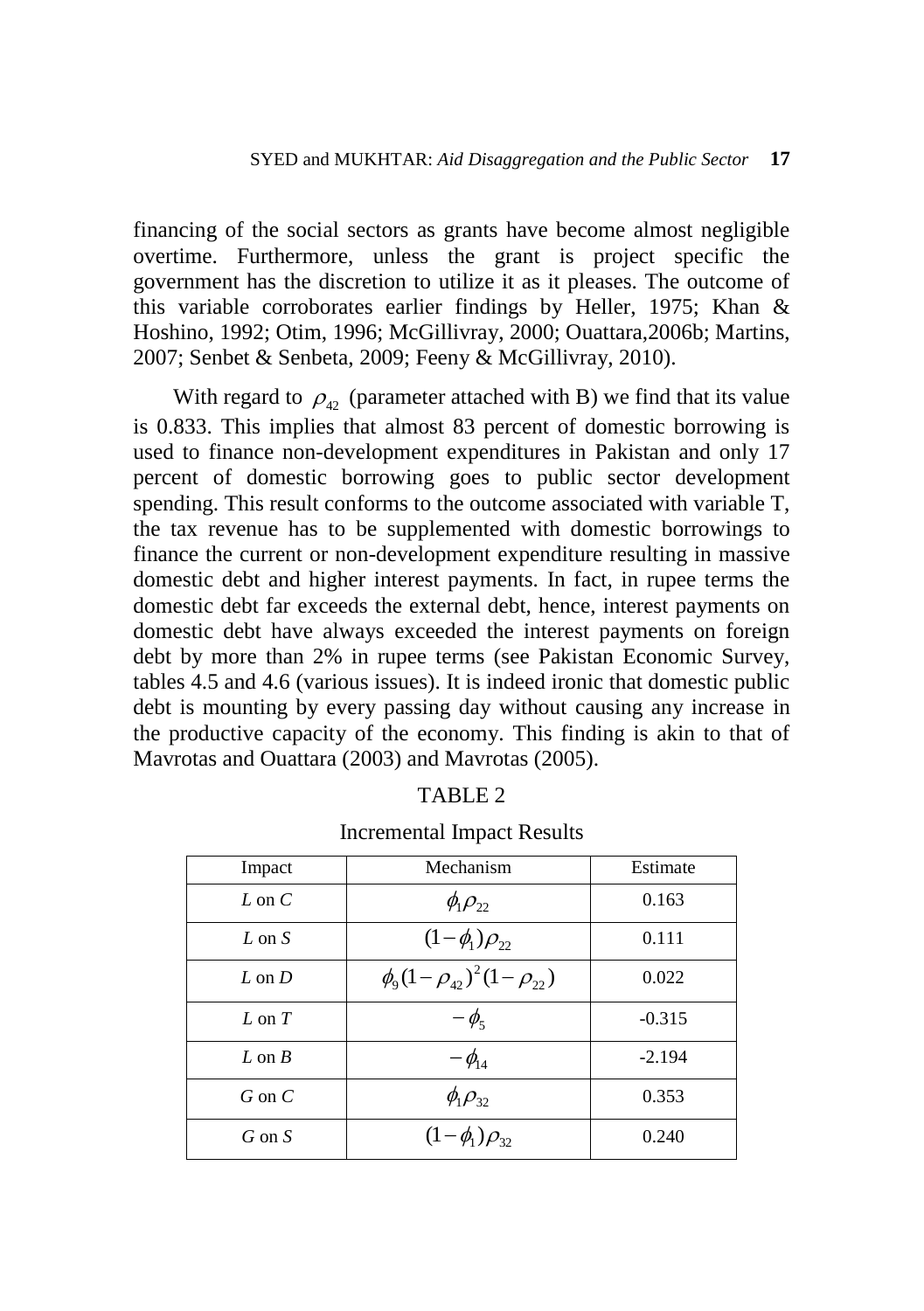| Impact        | Mechanism                            | Estimate |
|---------------|--------------------------------------|----------|
| $G$ on $D$    | $\phi_0(1-\rho_{42})^2(1-\rho_{32})$ | 0.012    |
| $G$ on $T$    | $-\phi_{6}$                          | $-0.899$ |
| $G$ on $B$    | $-\phi_{15}$                         | $-0.166$ |
| $T$ on $C$    | $\phi_1 \rho_{12}$                   | 0.480    |
| $T$ on $S$    | $(1-\phi_1)\rho_{12}$                | 0.325    |
| $T \circ n D$ | $\phi_0(1-\rho_{42})^2(1-\rho_{12})$ | 0.006    |
| $T \circ R$   | $-\phi_{13}$                         | $-0.154$ |
| $B$ on $C$    | $\phi_1 \rho_{42}$                   | 0.496    |
| $B$ on $S$    | $(1-\phi_1)\rho_{\alpha}$            | 0.337    |
| $B$ on $T$    | - $\phi_{\scriptscriptstyle\! A}$    | $-0.024$ |

The results for the direct incremental impact analysis of aid and other revenue sources on fiscal aggregates are reported in Table 2. It is apparent from Table 2 that both aid loans and grants lead to greater increase in current and socio-economic expenditures as compared to development spending. With regard to the incremental effects of foreign loans and grant on tax revenue we see that both are negatively associated with tax revenue collection effort. It implies that 1 rupee addition in foreign loans and grants is associated with 0.315 and 0.899 rupee decline in taxation respectively. This outcome indicates that both the components of foreign aid have discouraged domestic resource mobilization efforts in Pakistan. The incremental effect of both the components of foreign aid on domestic borrowing is negative which implies that foreign aid substitutes domestic borrowing in Pakistan. However, the adverse effect of aid loans on domestic borrowing is far greater than that of aid grants as one additional rupee in the form of aid loans and grants brings 2.194 and 0.166 rupee decline in domestic borrowing respectively.

The direct effect of tax revenue on current and socio-economic expenditures is positive such that one rupee increase in tax revenue leads to 0.480 and 0.325 and 0.006 rupees increase in current, socio-economic, and development expenditures in the presence of foreign aid. This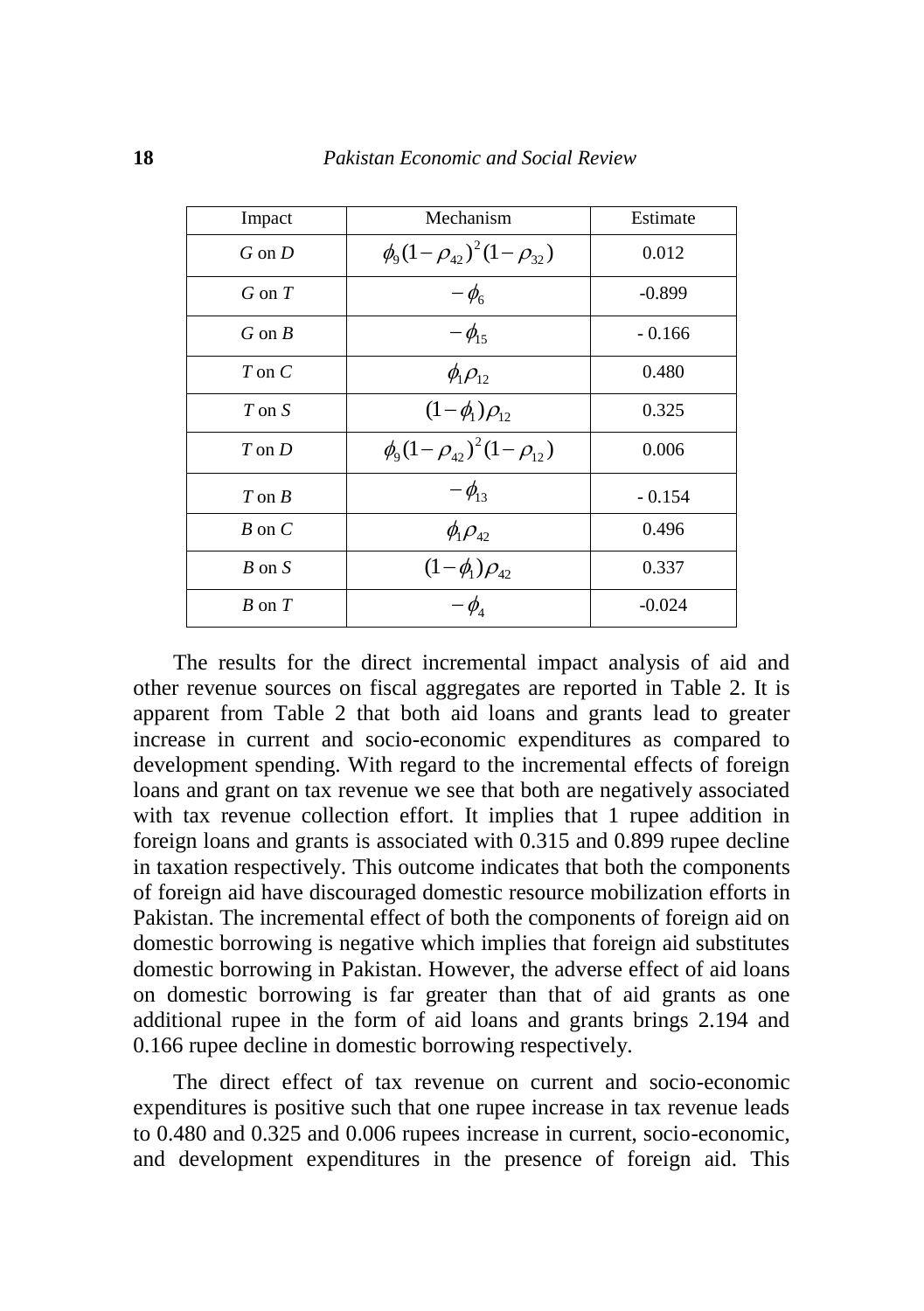implies that in the presence of foreign aid the direct impact of tax revenue on public investment is considerably small. However, the direct impact of tax on domestic borrowings is negative. Finally, the direct impact of domestic borrowing on various fiscal aggregates shows that domestic borrowing tends to increase current and socio-economic expenditures such that one rupee increase in domestic borrowing tends to increase current and socio-economic expenditures by 0.496 and 0.337 rupee respectively. However, domestic borrowing is negatively linked with tax revenue in Pakistan i.e., every additional 1 rupee of domestic borrowing results in 0.024 rupee reduction in tax revenue.

As pointed out in section III the estimation of structural system of equations provides the direct incremental effects of revenue variables including foreign aid on fiscal aggregates. In order to assess the total impact of foreign aid, taxes and domestic borrowings on different budget aggregates we estimate the reduced form parameters as given by equations 11–15 as shown in Table 3.

| Impact            | Parameter   | Estimate |
|-------------------|-------------|----------|
| $L$ on $C$        | $\Psi_3$    | 0.027    |
| $L \text{ on } S$ | $\Psi_{22}$ | 0.163    |
| $L \text{ on } D$ | $\Psi_{28}$ | 0.281    |
| $L \text{ on } T$ | $\Psi_{15}$ | $-0.198$ |
| $L \non B$        | $\Psi_{9}$  | $-0.207$ |
| $G$ on $C$        | $\Psi_4$    | 0.144    |
| $G$ on $S$        | $\Psi_{23}$ | 0.524    |
| $G$ on $D$        | $\Psi_{29}$ | 0.099    |
| $G$ on $T$        | $\Psi_{16}$ | $-0.176$ |
| $G$ on $B$        | $\Psi_{10}$ | $-0.152$ |

# TABLE 3

#### Total Impact of Foreign Aid

*Note:* Reduced form parameters are obtained from system of structural equations. Keeping all the insignificant parameters equal to zero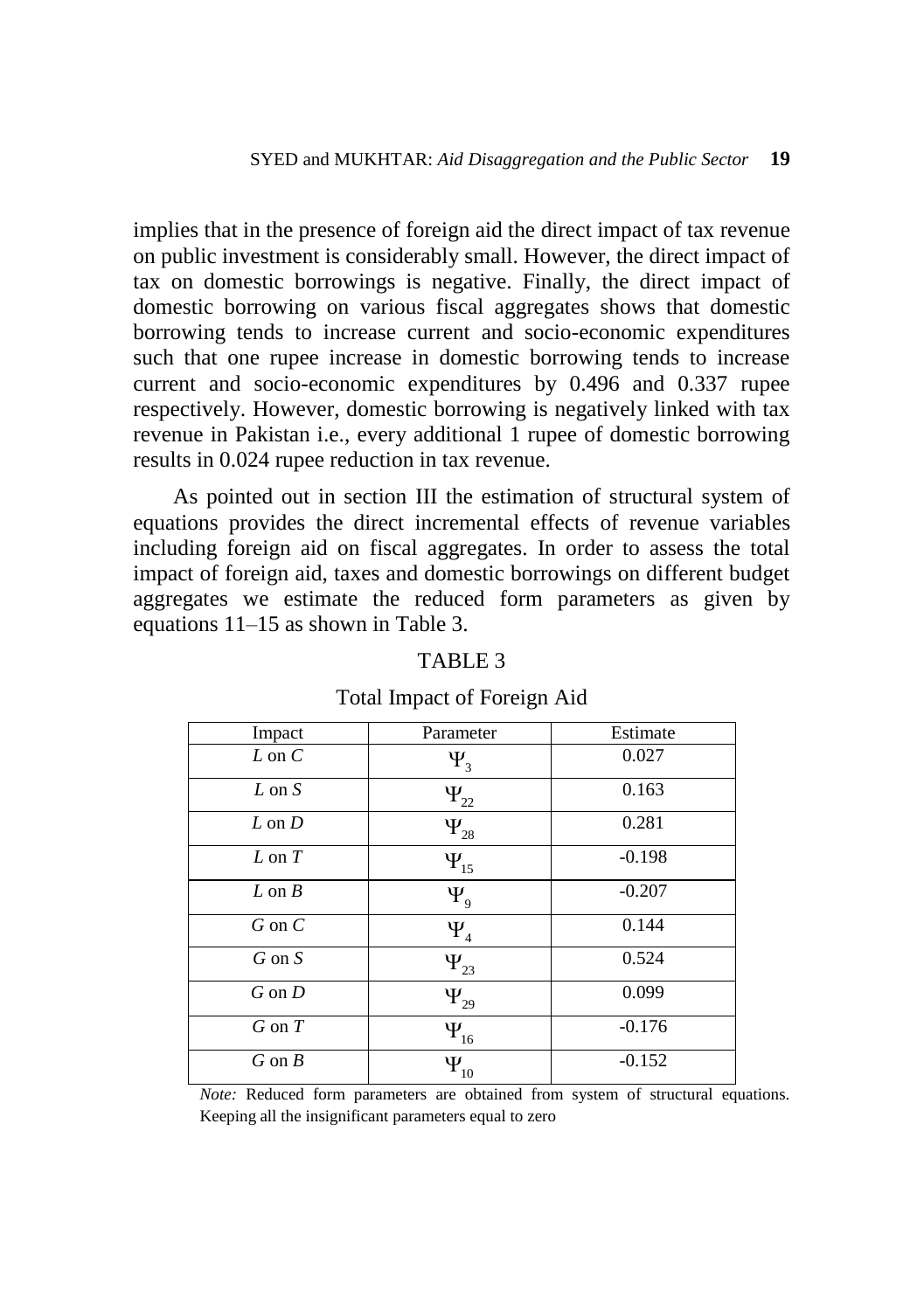It is obvious from Table 3 that the total effect of loans on current, socio-economic and development spending is positive but it is less than its direct impact on current spending, whereas, in case of socio-economic and development expenditures it surpasses its direct effect. Furthermore, total impact of loans on public sector development expenditure has a dominant impact on current and socio-economic expenditures in Pakistan. This finding shows relatively more pro-development use of loans in the country. The signs of estimated reduced form loan parameters are negative for the tax revenue and domestic borrowing implying adverse total effect of loans on tax revenues and domestic borrowing. However, the extent of negative effect is less than the direct impact for both the variables. Total impact of foreign grants is also similar to that of aid loans on three categories of public expenditure in Pakistan. This finding strengthens the direct impact case that grants are mainly used for non-development and socio-economic spending heads of the budget in Pakistan. Finally, total impact of grants on tax revenue and domestic borrowing is negative but its extent is less than that in case of direct impact.

#### **V. CONCLUSION AND POLICY IMPLICATIONS**

Following the influential study on fiscal response to foreign aid by Heller (1975), considerable literature focusing foreign aid and fiscal response association has emerged. However, due to various methodological issues we see that the existing body of literature has not provided reliable evidence with regard to the effectiveness of foreign aid and the budgetary response. In the context of Pakistan despite massive aid inflows over the decades economic and social sector performance has remained below the desired standards. The literature focusing on the extent to which foreign aid alters the fiscal actions of the government is not only scanty but also suffers from serious methodological flaws. Hence, there is a dire need of re-examining the issue analyze the impact of foreign economic assistance on public fiscal aggregates in Pakistan.

The present study reinvestigates the role of foreign aid in determining the budgetary response of the government of Pakistan using annual time series data over the period 1972 to 2016. Foreign aid is disaggregated into two major components, namely, foreign loans and foreign grants. Whereas, public expenditures are classified as current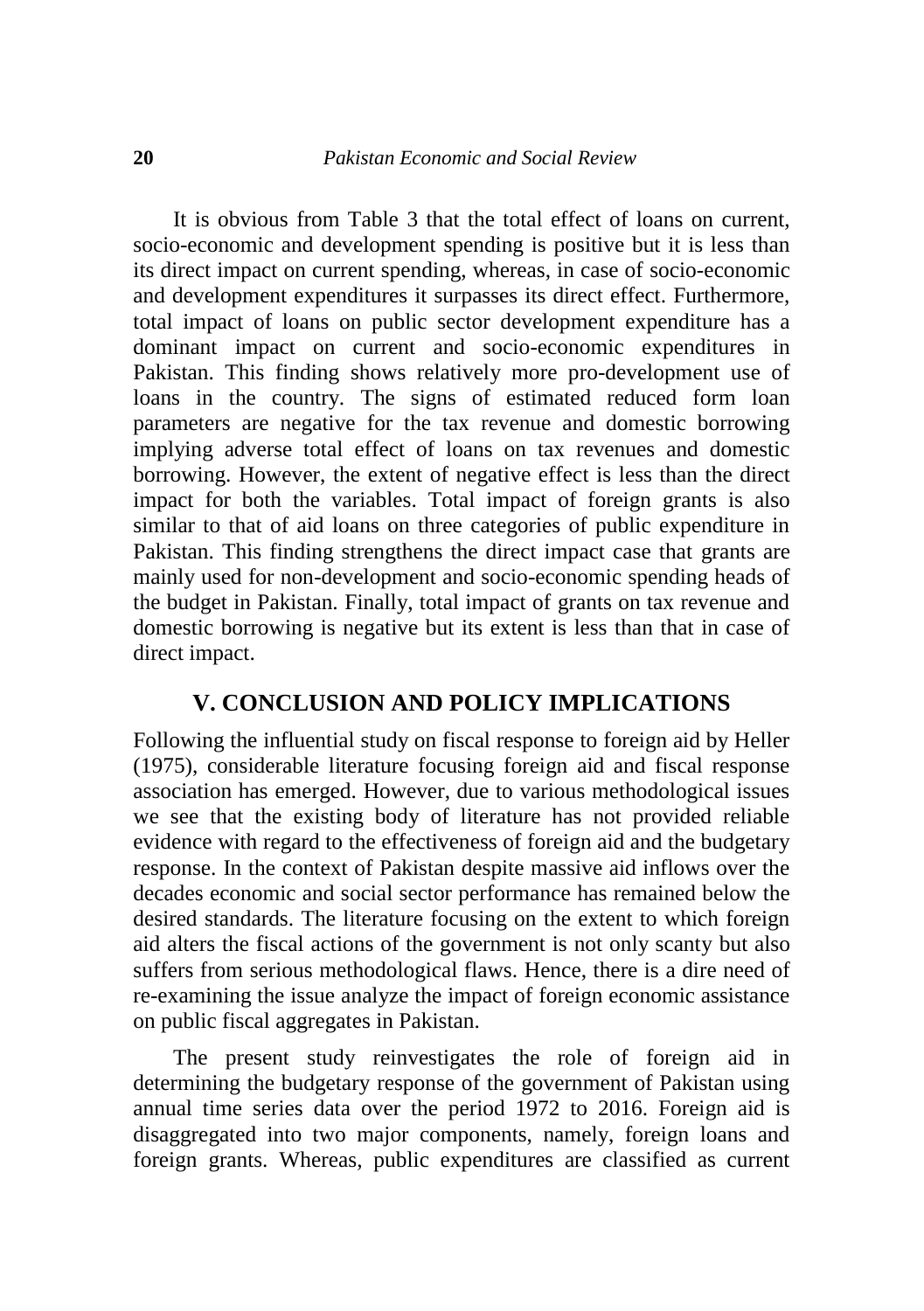expenditure, socio-economic expenditure and development expenditure the revenues comprise of tax revenue and domestic borrowings. The findings of the study reveal that all the three categories of fiscal expenditures are positively associated with both the components of aid. Aid loans are mainly used for public sector investment and grants are mainly earmarked for non-development spending respectively. Both the components of foreign aid adversely domestic resource mobilization, implying thereby that foreign aid is one of the major factors responsible for low tax base in Pakistan. Availability of foreign aid has made the governments complacent and blunted the needed efforts to increase the tax - GDP ratio. While the impact of tax revenue is positive for current, socio-economic and development expenditures, economic history shows that it is largely utilized to meet the current expenditures while the socio, economic and community services are largely dependent on grants in aid. Only a small amount of tax revenues is available for public sector development programs. The negative relationship of tax revenues with domestic borrowings implies that that the lower tax to GPD ratio in Pakistan is the main cause of rapid increase in domestic debt. In other words, the insufficiency of tax revenue paves the way for rise in domestic borrowing in Pakistan. Finally, domestic borrowing is also mainly earmarked for current and socio-economic expenditures and this indicates less productive use of the ever-increasing burden of domestic debt and interest payments.

On the basis of the findings of the study some important policy recommendations are put forward. Firstly, a significant portion of foreign aid is dispensed in non-development expenditures due to which Pakistan remained unable to make full productive use of foreign economic assistance. Therefore, need is to change the current policy of foreign aid utilization in Pakistan in such a manner that more allocation of foreign aid inflows should be for increasing the size and level of public sector investment in the country. Secondly, domestic borrowing is chiefly consumed by non-development needs of the government which is clearly a sign of misuse of domestic resources. Hence, there ought to be strict implementation fiscal discipline in Pakistan to restrict the government fiscal actions within well specified expenditures limit and forcing the government to make more and more productive use of domestic borrowing. Thirdly, the negative association between foreign aid inflows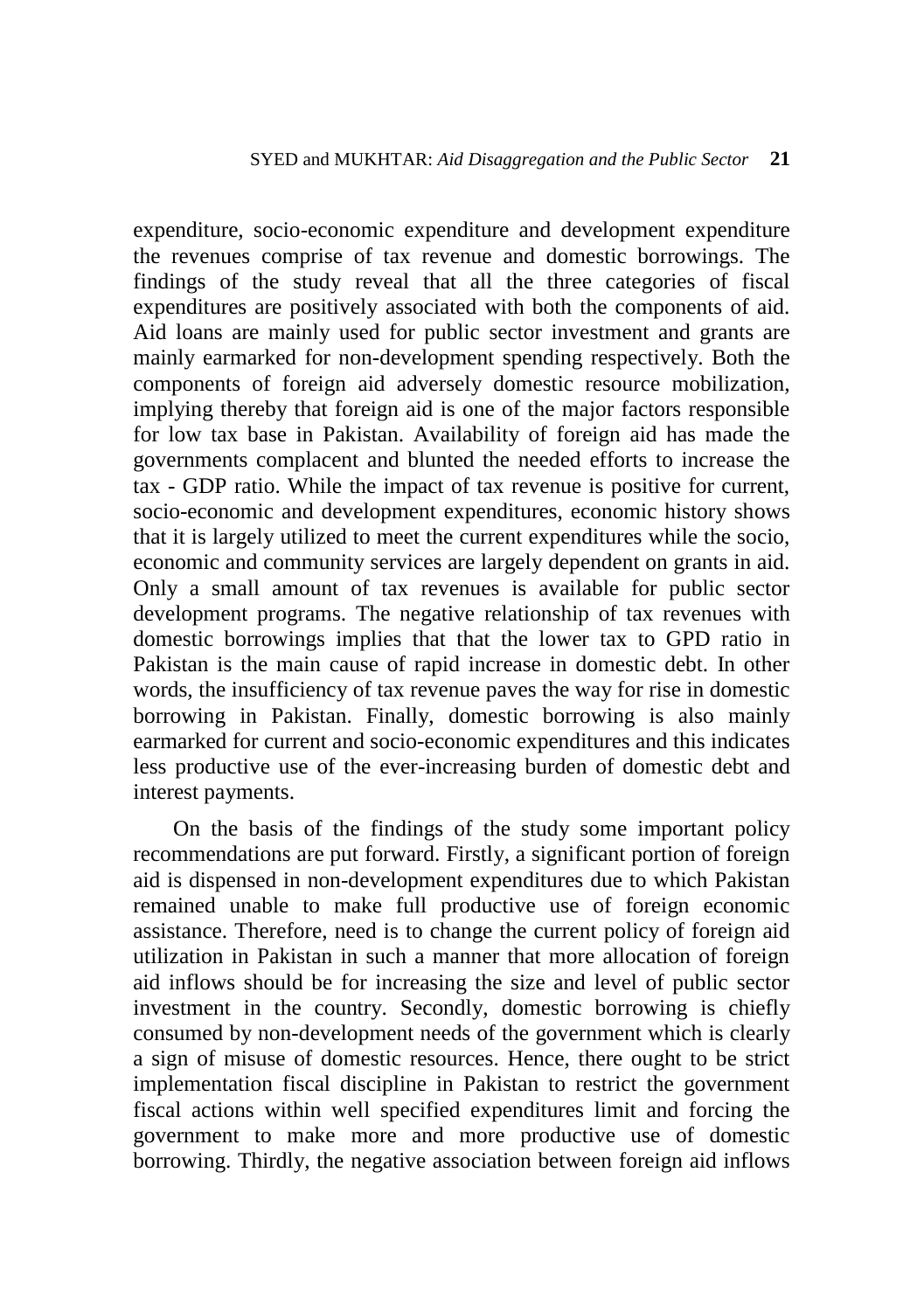and tax revenue effort suggest that government should revise its current fiscal management stance such that tax to GDP ratio can be increased so that the reliance of government on foreign economic assistance may come down. In this regard need is to take appropriate steps for proper documentation of the economy and increasing the tax base in the country. Finally, a suitable mechanism ought to be chalked out by donors for monitoring tax revenue generating behaviour of the government of Pakistan in response to their financial assistance. More and unceasing aid is ensured only if the government of Pakistan maintains a certain threshold level of tax to GDP ratio.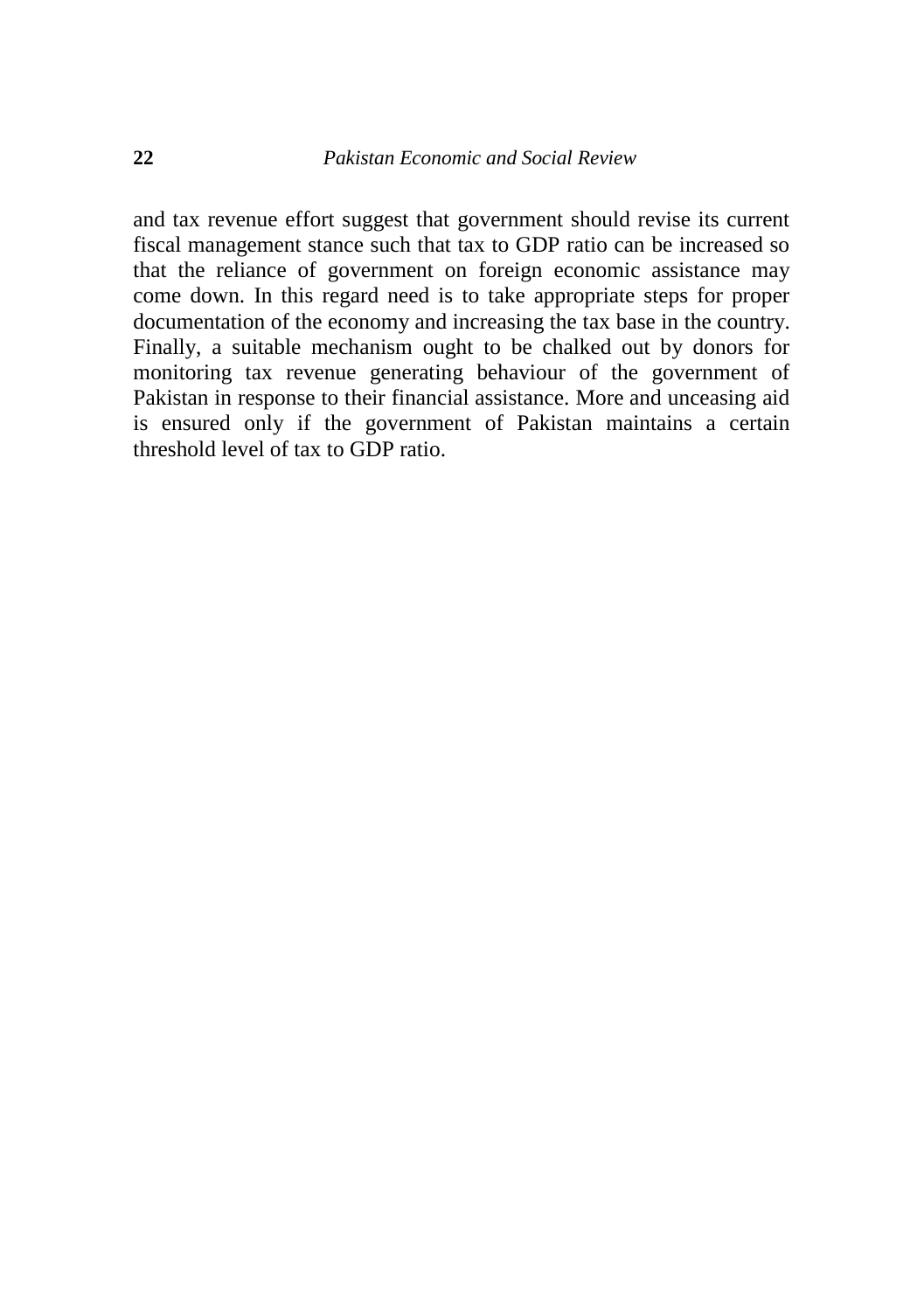#### **REFERENCES**

- Adelman, I. F., & Chenery, H. B. (1966). Foreign aid and economic development: The case of Greece. The Review of Economics and Statistics, 48(1), 1–19.
- Ahmed, S. (2002). Impact of aid on fiscal behaviour: A case study of Pakistan (1980-2000). The Lahore Journal of Economics, 7(1), 117-124.
- Ahmed, Vaqar & Wahab, M. Abdul (2011).Foreign assistance and economic growth: Evidence from Pakistan 1972-2010, MPRA Paper No. 30344.
- Ali, M. & Nishat, M. (2009). Do foreign inflows benefit Pakistani poor?The Pakistan Development Review, 48(4), 715-738.
- Bacha, E. L. (1990). A three-gap model of foreign transfers and the GDP growth rate in developing countries. Journal of Development Economics, 32, 279–296.
- Bakhtiari, S., Izadkhasti, H. & Tayebi, S.K. (2013). Crowding out effect of foreign aid in selected developing countries: Panel data evidence.Iranian Economic Review, 17(2), 35-50.
- Binh, T.N. & McGillivray, M. (1993).Foreign aid, taxes and public investment: A comment. Journal of Development Economics, 41, 173-176.
- Butt, R. & Javed, A.Y. (2013).Foreign aid and the fiscal behaviour of government of Pakistan. PIDE Working Paper No. 96, Islamabad.
- Bwire, T., Lloyd, T., & Morrissey, O. (2017). Fiscal reforms and the fiscal effects of aid in Uganda.The Journal of Development Studies, 53, 1019-1036.
- Brecher, I. & Abbas, S. A. (1972).Foreign aid and industrial development in Pakistan.Cambridge: University Press.
- Chenery, H. B., & Strout, A. M. (1966). Foreign assistance and economic development.The American Economic Review, 56, 680-733.
- Chishti S., & Hasan M.A. (1992). Foreign aid, defence expenditure and public investment in Pakistan.The Pakistan Development Review, 31(4),895-908.
- Clist, P., & Morrissey, O. (2011). Aid and tax revenue: Signs of a positive effect since the 1980s. Journal of International Development, 23, 165-180.
- Dayanath, D.& Ichihashi, M. (2013). Fiscal policy and economic growth in presence of foreign aid [The Sri Lankan Experience]. IDEC Discussion Paper No. 11, Hiroshima University, Japan.
- Erden, L. & Guven, A. (2009). The impact of aid on the fiscal behaviour of governments in transition economies. Ekonomický časopis Journal of Economics, 57(5), 445-457.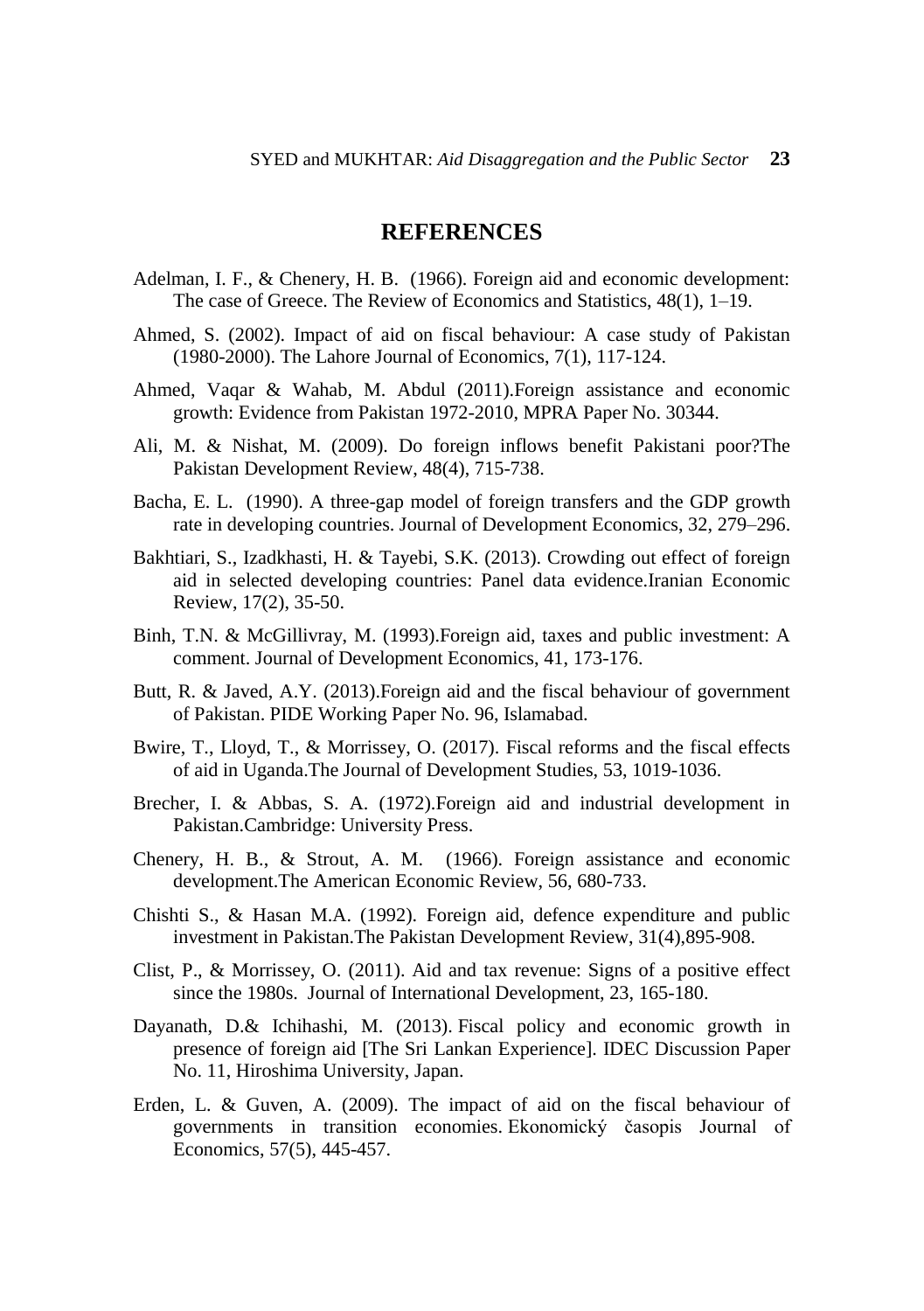- Feeny, S. (2007). Foreign aid and fiscal governance in Melanesia. World Development, 35, 439-453.
- Feeny, S. & McGillivray, M. (2010). Aid and public sector fiscal behaviour in failing states.Economic Modelling, 27, 1006-1016.
- Franco-Rodriguez, S., McGillivray, M. & Morrissey, O. (1998). Aid and the public sector in Pakistan: Evidence with endogenous aid.World Development, 26, 1241–1250.
- Gang, I. N.& Khan, H. (1991). Foreign aid, taxes, and public investment.Journal of Development Economics, 34, 355-369.
- Gupta S., Clements B., Pivovarsky, A. & Tiongson E.R. (2003).Foreign Aid and Revenue Response: Does the Composition of Aid Matter? IMF Working Paper No.176.
- Heller, S.P. (1975). A model of public fiscal behaviour in developing countries: Aid, investment and taxation.American Economic Review, 65, 429-445.
- Hansen, L. P. (1982). Large sample properties of generalized method of moments estimators. Econometrica: Journal of the Econometric Society, 50, 1029-1054.
- Iqbal, Z. (1997).Foreign aid and the public sector: a model of fiscal behaviour in Pakistan.The Pakistan Development Review, 36 (2), 115-129.
- Ishfaq, M. & Ahmad, E. (2005). Aid effectiveness: The case of Pakistan.The Middle East Business and Economic Review, 17 (2), 17-39.
- Javed, M. & Qayyum, A. (2011).Foreign aid and growth nexus in Pakistan: the role of macroeconomic policies. PIDE Working Paper No.72.
- Khan, H. A. & Hoshino, E. (1992). Impact of foreign aid on the fiscal behavior of LDC governments.World Development, 20, 1481-1488.
- Khan, S. R. (1997). Has aid helped in Pakistan? The Pakistan Development Review, 36 (4), 947-957.
- Khan, M. A. & Ahmed, A. (2007). Foreign aid-blessing or curse: evidence from Pakistan.
- The Pakistan Development Review, 46 (3), 215-240.
- Khan, N. Z. & Rahim, E. (1993). Foreign aid, domestic savings and economic growth in Pakistan: 1960 -1988.The Pakistan Development Review, 32 (4), 1157–1167.
- Khilji, N. M. & E. M. Zampelli (1991). The effect of us assistance on public and private expenditures in Pakistan: 1960-1988.The Pakistan Development Review, 30 (4), 1169–1184.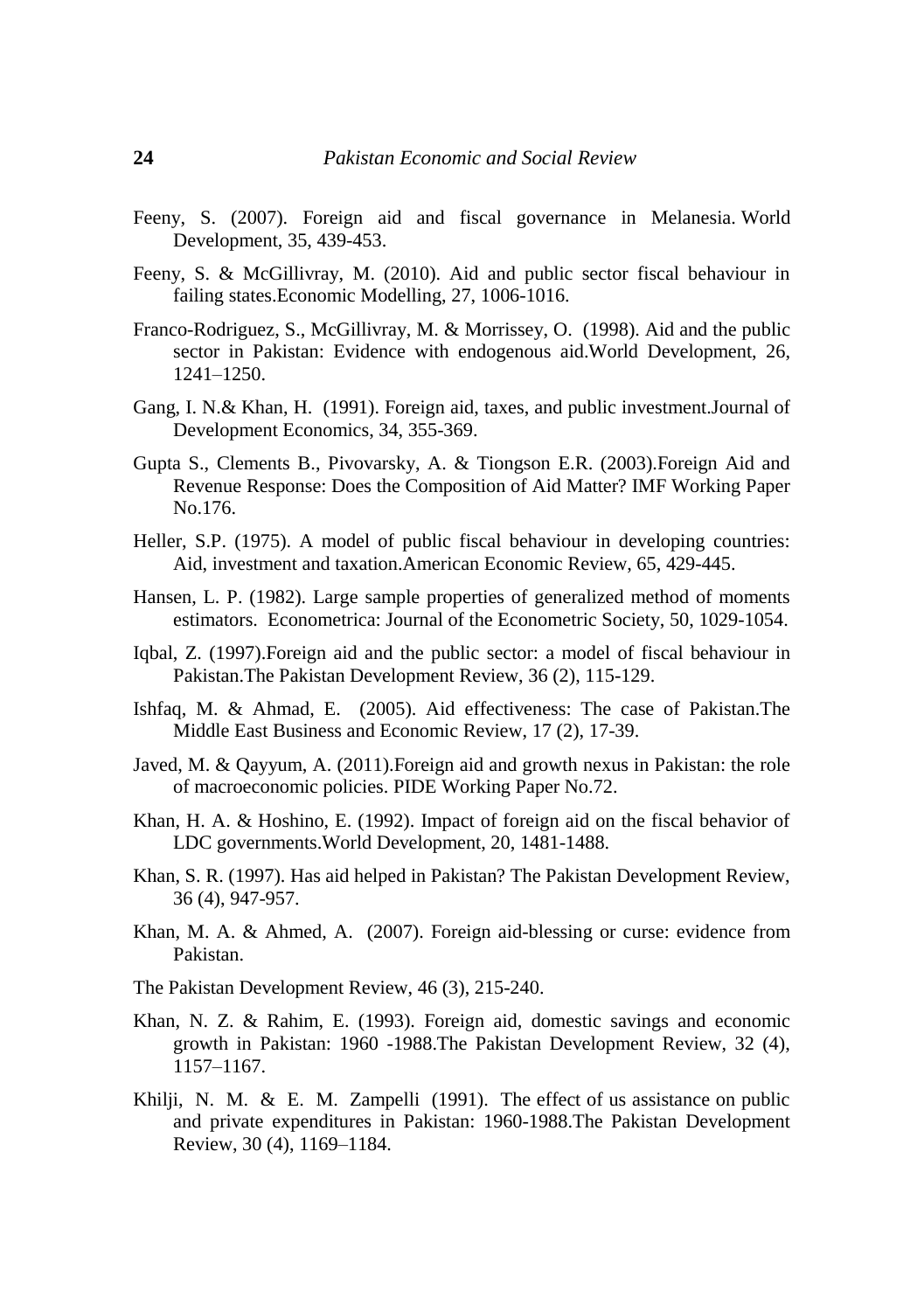- Martins, P.M. (2007). The impact of foreign aid on government spending, revenue and domestic borrowing in Ethiopia. Working Paper No. 41, International Poverty Centre, Brazil.
- Mavrotas, G. (2002). Foreign aid and fiscal response: does aid disaggregation matter? Review of World Economics, 138, 534-559.

Mavrotas, G. (2005). Aid heterogeneity: looking at aid effectiveness from a different angle. Journal of International Development, 17, 1019-1036.

- Mavrotas, G. & Ouattara, B. (2003). Aid disaggregation, endogenous aid and the public sector in aid-recipient economies: evidence from Côte d'ivoire. WIDER Discussion Paper No 15, United Nations University, Tokyo, Japan.
- McGillivray, M. (2000). Aid and public sector behaviour in developing countries.Review of Development Economics, 4, 156-163.
- McGillivray, M. .(2009). Aid, economic reform, and public sector fiscal behavior in developing countries. Review of Development Economics, 13, 526-542.
- McGillivray, M. & Ahmed, A. (1999). Aid, adjustment and public sector fiscal behaviour in developing countries. Journal of Asia-Pacific Economy, 4, 381– 391.
- McGillivray M. & Morrissey, O. (2000). Aid fungibility in assessing aid: red herring or true concern?Journal of International Development, 12, 413–428.
- McGillivray M. & Morrissey, O. (2000). (2001). Fiscal effects of aid, WIDER Discussion Paper No. 61, United Nations University, Tokyo, Japan.
- McGillivray, M. & Ouattara, B. (2003). Aid, debt burden and government fiscal behaviour: a new model applied to Côte d'Ivoire. WIDER Discussion Papers No. 33, United Nations University, Tokyo, Japan.
- Mohey-ud-Din, D. (2006). Impact of foreign capital inflows on economic growth in Pakistan (1975-2004). Journal of Independent Studies and Research, 1(5), 24- 29.
- Morrissey, O. (2015a). Aid and government fiscal behaviour: What does the evidence say? World Development, 69, 98–105.
- Morrissey, O. (2015b). Aid and domestic resource mobilisation with a focus on sub-Saharan Africa. Oxford Review of Economic Policy, 31(3–4), 447–461.
- Otim, S. (1996). Foreign aid and government fiscal behaviour in low-income South Asian countries. Applied Economics, 28, 927-933.
- Ouattara, B. (2006a). Foreign aid and government fiscal behaviour in developing countries: Panel data evidence. Economic Modelling 23, 506–514.